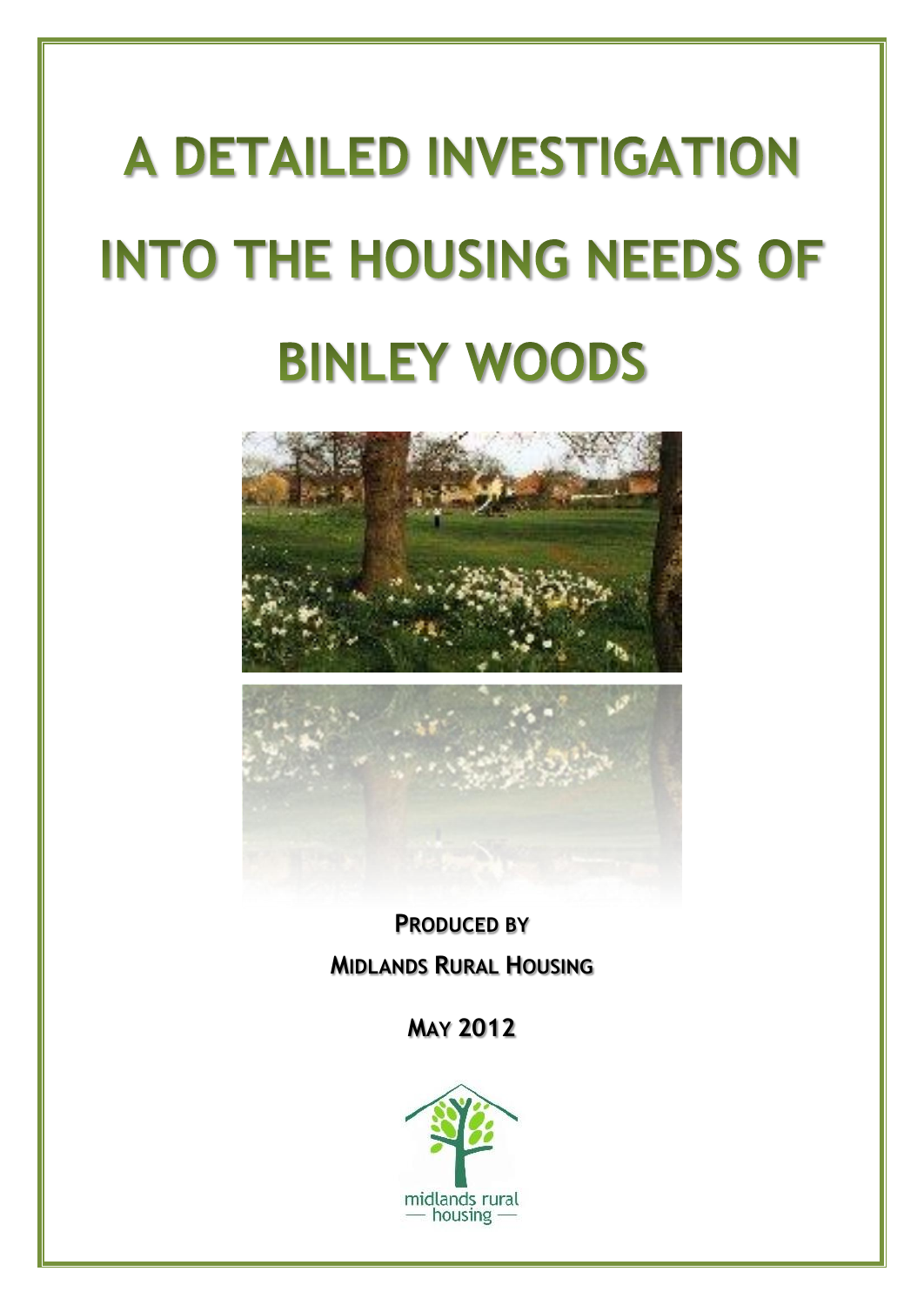# **CONTENTS**

| 1. | <b>INTRODUCTION</b>                                                            |                                                                                                                                                                                                                                                                                                                |                                                   |
|----|--------------------------------------------------------------------------------|----------------------------------------------------------------------------------------------------------------------------------------------------------------------------------------------------------------------------------------------------------------------------------------------------------------|---------------------------------------------------|
| 2. | <b>PURPOSE OF THE SURVEY</b>                                                   |                                                                                                                                                                                                                                                                                                                |                                                   |
| 3. |                                                                                | <b>RESPONDENT DETAILS</b>                                                                                                                                                                                                                                                                                      | 3                                                 |
|    | i)<br>ii)<br>iii)<br>i∨)<br>V)<br>Vi)<br>Vii)<br>Viii)<br>$i\mathsf{x})$<br>X) | <b>HOUSEHOLD TYPE</b><br><b>TENURE</b><br><b>PROPERTY TYPE</b><br><b>LENGTH OF RESIDENCY IN PARISH</b><br><b>ANTICIPATED NEXT HOME MOVE - TENURE</b><br><b>ANTICIPATED NEXT HOME MOVE - TIME</b><br><b>LIFE IN THE PARISH</b><br><b>MIGRATION</b><br>SUPPORT FOR LOCAL NEEDS HOUSING SCHEME<br><b>COMMENTS</b> | 3<br>5<br>5<br>6<br>6<br>7<br>8<br>10<br>10<br>11 |
| 4. |                                                                                | <b>HOUSING NEED ANALYSIS</b>                                                                                                                                                                                                                                                                                   | 14                                                |
|    | i)<br>ii)<br>iii)<br>iv)<br>V)                                                 | <b>LOCAL CONNECTION</b><br><b>REASONS FOR HOUSING NEED</b><br><b>RESPONDENT ANALYSIS</b><br><b>HOUSE PRICE DATA</b><br><b>LOCAL CONTEXT</b>                                                                                                                                                                    | 14<br>15.<br>16<br>19<br>21                       |
| 5. |                                                                                | <b>CONCLUSION</b>                                                                                                                                                                                                                                                                                              | 23                                                |
| 6. |                                                                                | <b>CONTACT INFORMATION</b>                                                                                                                                                                                                                                                                                     | 24                                                |



1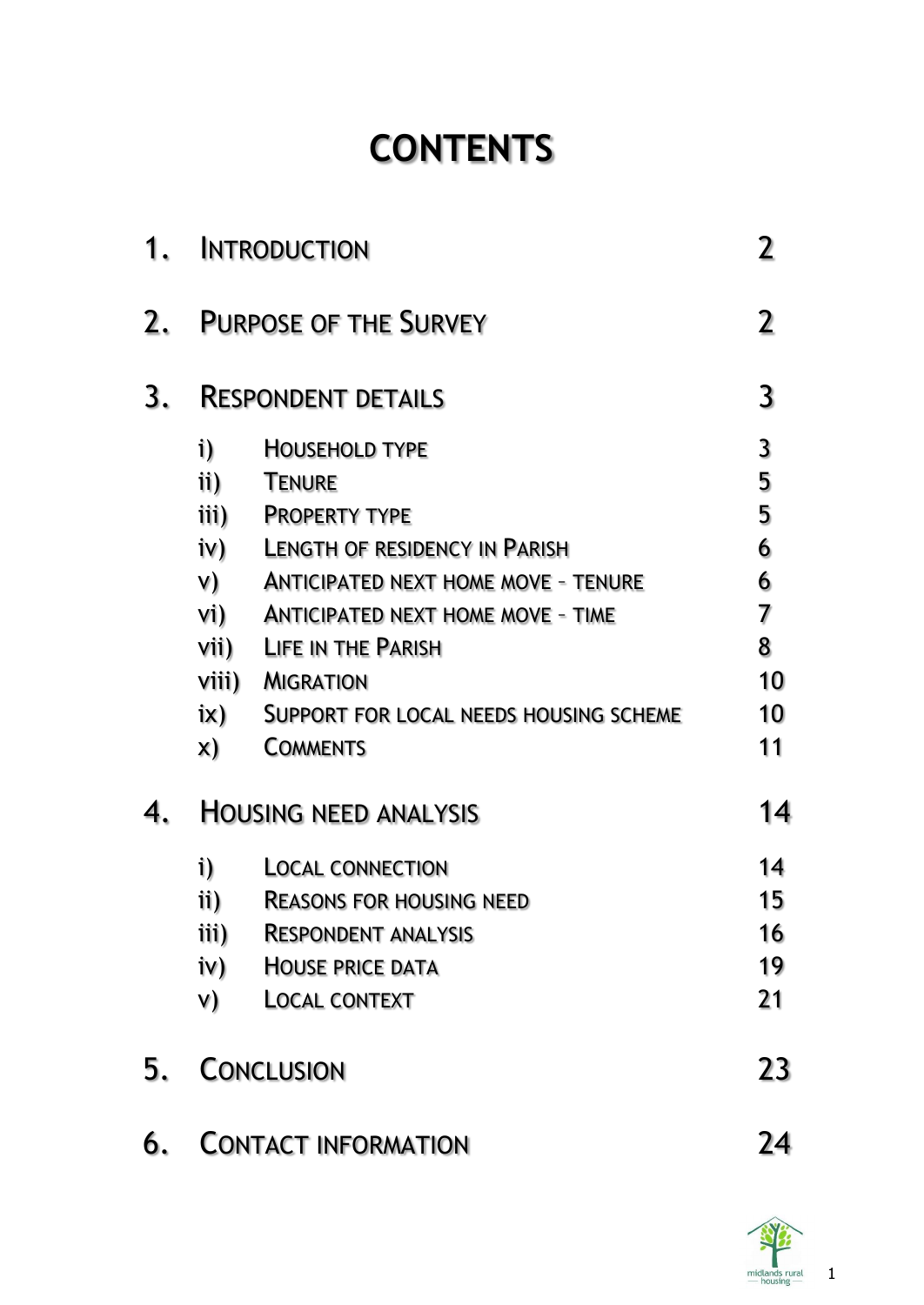### **1. Introduction**

Rural house prices have doubled over the last decade<sup>1</sup> forcing many local residents to move away from their towns and villages in order to find suitable and affordable homes. House prices in the countryside are now up to £40,000 higher than in urban areas, despite average wages being lower. The number of people on waiting lists for affordable homes in rural England has soared to around  $750,000^2$ . Increasing house prices and the limited availability of appropriate properties has resulted in local people being unable to find a home within their community, and this may be happening in Binley Woods.

Midlands Rural Housing (MRH) work with local authorities, town and parish councils, registered providers (housing associations/registered social landlords), and private developers in order to investigate the need for, and facilitate, affordable homes in towns and villages throughout the Midlands. The first step in this research is to undertake a Housing Needs Survey which will give an overview of the current housing situation in a parish and provide details of the need for local housing.

The Binley Woods Housing Needs Survey questionnaires were delivered to every household in the Parish by the Parish Plan Group volunteers during early March. The return date for the survey was  $31<sup>st</sup>$  March and returns were made via a postage paid envelope directly to MRH. Survey forms were distributed to all households as well as to those who contacted MRH to say that they had moved away from Binley Woods, or had a strong connection to the Parish and wished to complete a form. In total 1,122 survey forms were distributed.

# **2. Purpose of the Survey**

The survey was conducted in order to obtain clear evidence of any local housing need for a range of affordable housing tenures for Binley Woods's residents. This evidence will be made available to Rugby Borough Council and Binley Woods Parish Council; used to inform Housing Strategy and the forthcoming Parish Plan; and provide clarity on what type and tenure of housing is required to meet local needs.

In addition, the information can be used positively in the planning process. It provides a foundation on which to negotiate 'planning gain' opportunities with developers. In short, it gives the planners evidence that can be used to obtain an element of 'local needs' housing in negotiations with house builders, should such possibilities arise in the village.

The information obtained from a Housing Needs Survey is also invaluable at the local level, particularly in relation to the Local Authority and Parish Council activities. Such information can be acted upon locally and taken on board in the decision making process when housing issues arise.

 $^{\rm 1}$  Halifax Rural Housing Review 2010 - " the average house price in rural Great Britain rose by 96%, or £102,722, from £107,250 in 2000 to £209,972 in 2010 – equivalent to a weekly increase of £198"



2

 $^{\rm 2}$  National Housing Federation, Rural housing research report, March 2010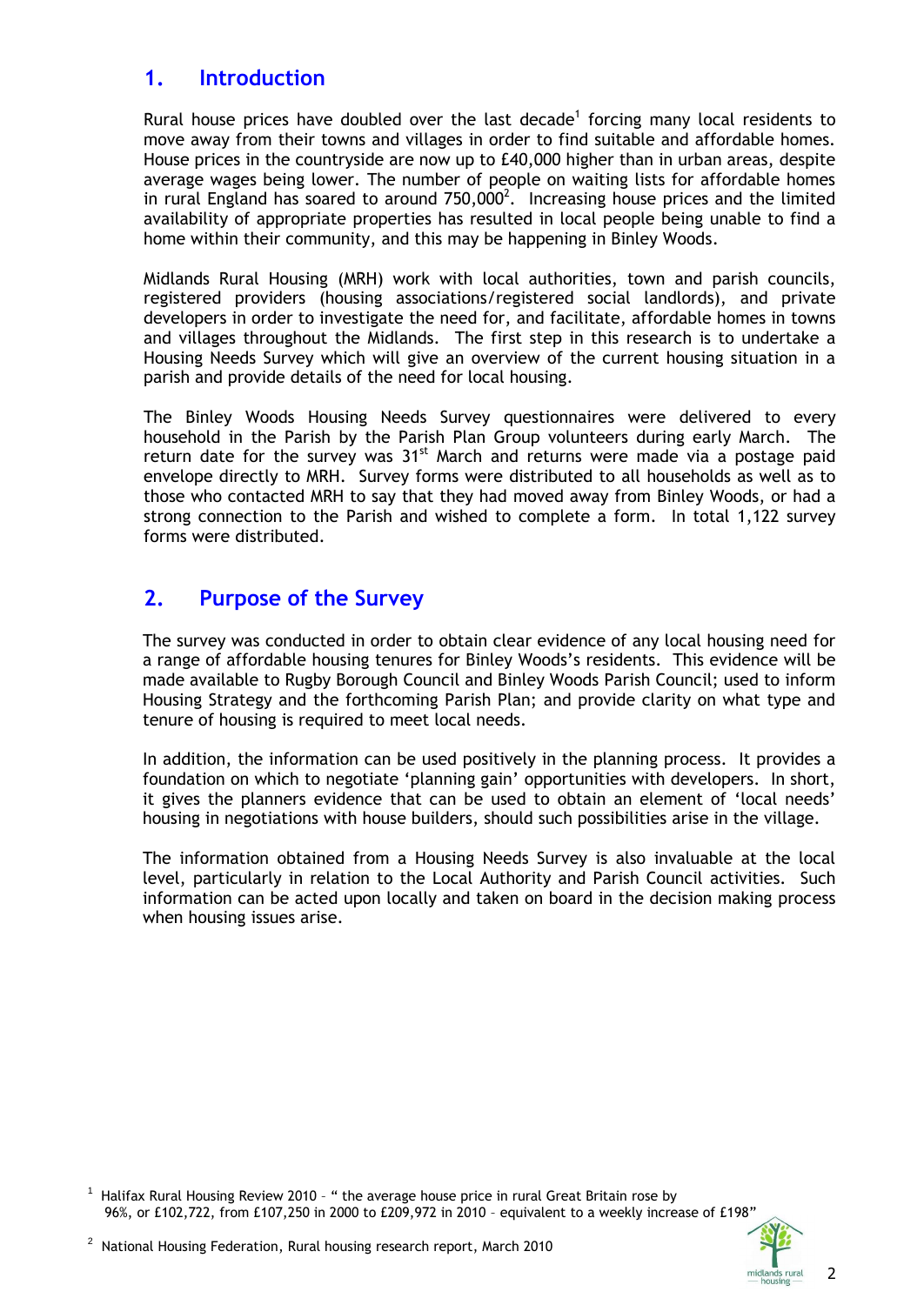# **3. Respondent details**

A total of 1,122 survey forms were distributed and 427 were received in return, giving a return rate of 38% against the number distributed. In our experience this is a very good level of response for a survey of this kind; it should be noted that only those who have a housing need or are interested in a local needs development are likely to respond.

#### **i) Household type**

The questionnaire asked village residents to indicate the type of household they are. This enabled the charts below (fig 1.1), to be produced. It should be noted that the charts show total numbers of people in each household (the total number of people is 989 from 427 households).



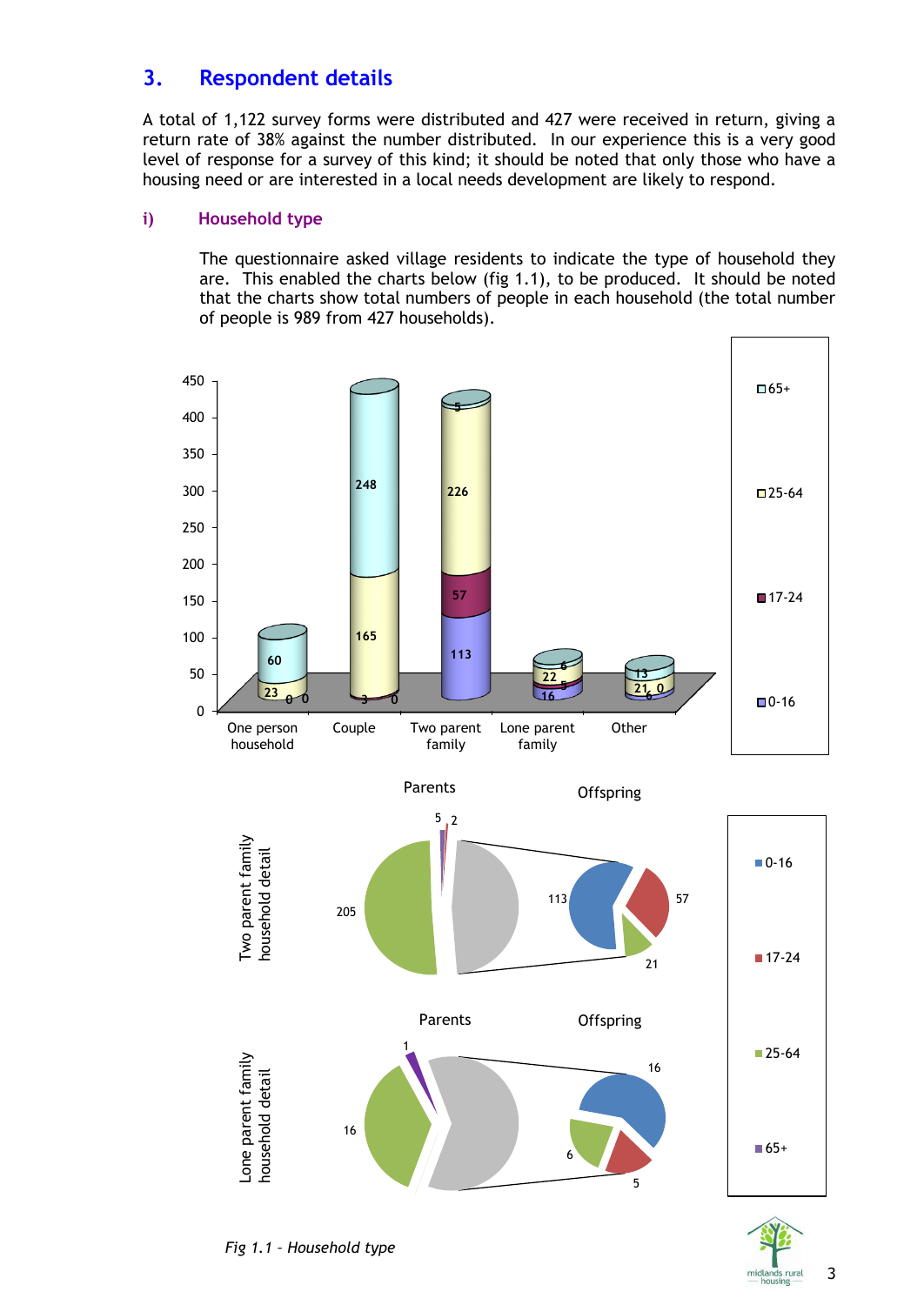Fig 1.1 on page 3 shows the age range breakdown of households that responded to the survey.

The largest number of completed questionnaires were from couple households with a total of 208 responses. 60% of people in those households were 65 years and over whilst 40% were aged between 25-64 years old.

106 responses were received from two parent family households. The parents of these households were mostly aged between 25-64 years old (97%). 2% of parents were aged 65 years and over and 1% were 17-24 years old. The offspring living in the two parent family households were of varying ages. 59% of the offspring were under 16 years old; 30% were 17-24 years old; and 11% were aged 25-64. This shows a high number of young adults and adults that are living with their families.

There were 83 responses from one person households. 72% of them were from those 65 and over. The remaining 28% of responses were from people aged 25-64 years old.

17 responses were from lone parent family households. 94% of the parents were 25-64 years old and the remaining 6% were aged 65 and over. Lone parent family children had a range of age groups. 59% were under 16; 19% were aged between 17-24; and 22% were 25-64 years old.

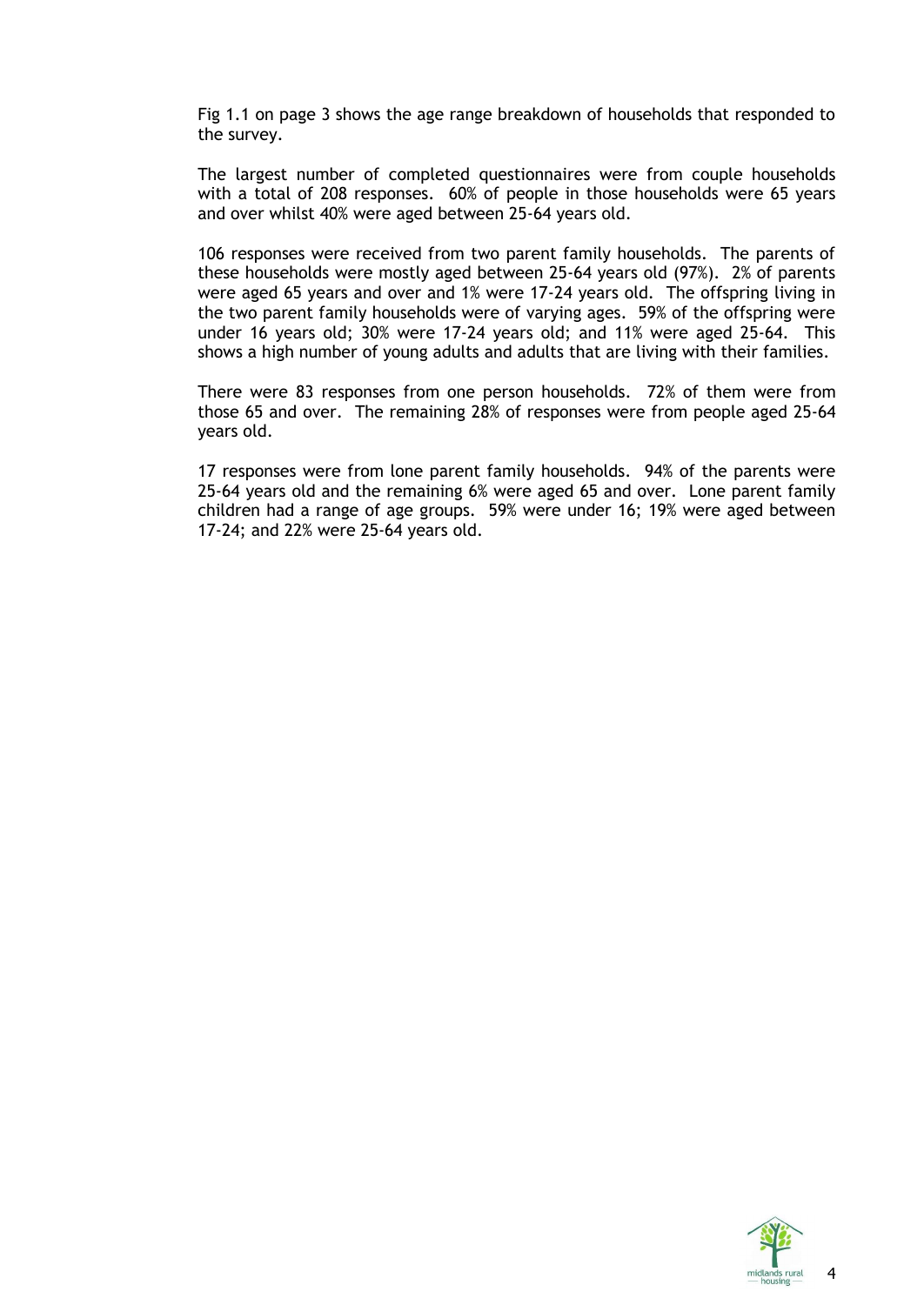#### **ii) Tenure of all respondents**

The current household tenure of respondents is given in the chart below (fig 1.2):



It shows that owner-occupiers were by far the largest tenure group accounting for 93% of replies (58% of total survey respondents have no outstanding mortgage on their property and 35% have a mortgage on their home).

4% of respondents live in rented accommodation (3% rent privately, 0.5% rent from a housing association and 0.5% rent from the council).

#### **iii) Property Types**

The following chart (fig 1.3) details the type of property that respondents currently reside in:



Those living in 3 bedroom houses were the largest group (49% of responses), followed by those living in 2 bedroom bungalows (15%) and 4 bedroom houses (12%). In total 69% of responses were from people living in a house; 23% were from those living in bungalows; and 6% came from the residents of flats.



5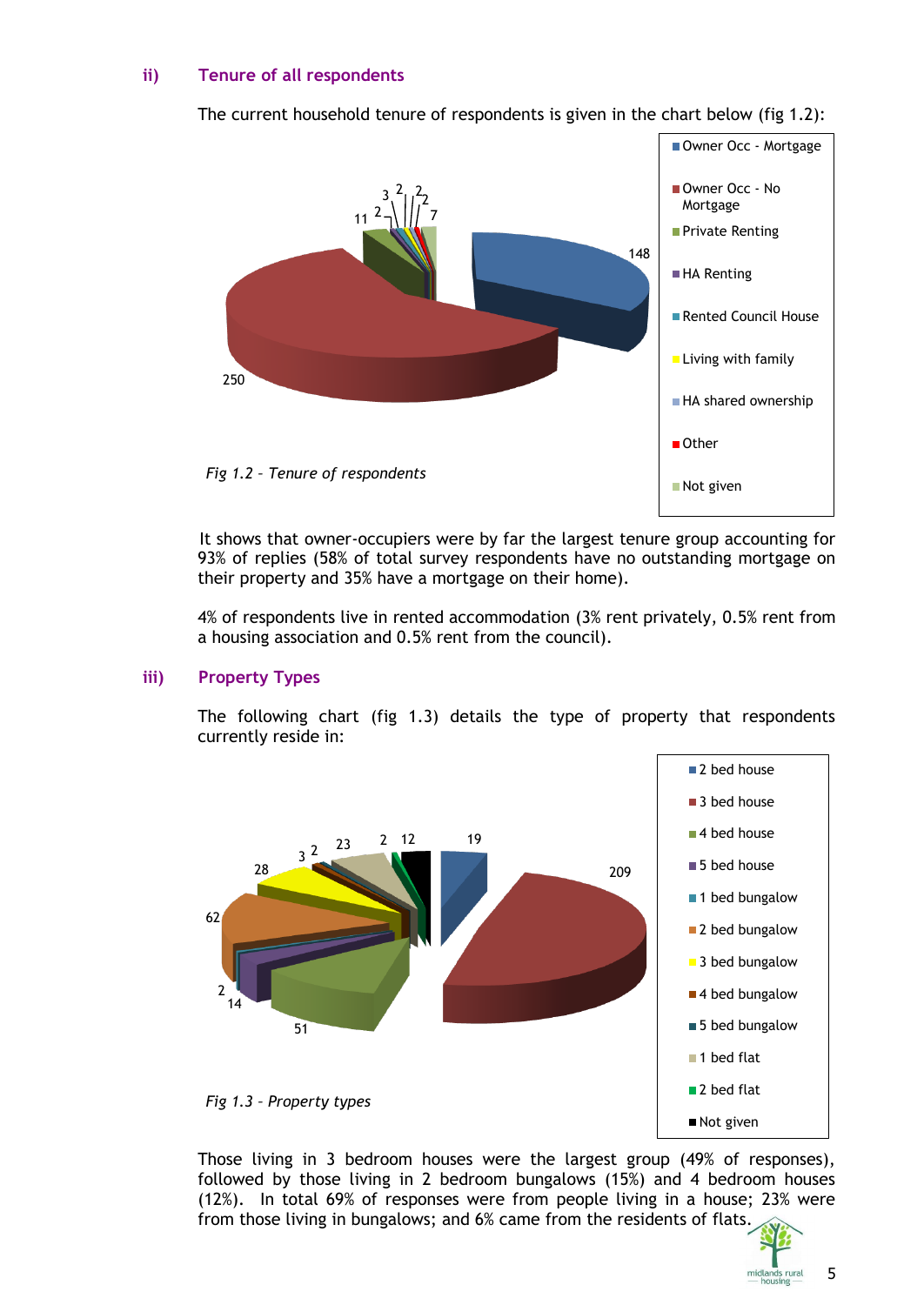#### **iv) Length of residence in Parish**

The length of time that respondents have lived in Binley Woods is given in the chart below (fig 1.4):



It shows that just over two thirds of respondents (64%) have lived in the Parish for in excess of 15 years.

22% of respondents have lived in Binley Woods for between 5 and 15 years and 10% have been there for less than 5 years.

#### **v) Anticipated next home move - tenure**

The following chart (fig 1.5) shows the tenure that respondents expect to move into in their next home move:



57% of completed questionnaires came from villagers who do not expect to move home again. 26% of people anticipate their next property being a privately owned home and 10% believe they will move into retirement housing.

Anticipated moves into affordable housing (affordable rented and shared ownership) totalled 4%.



6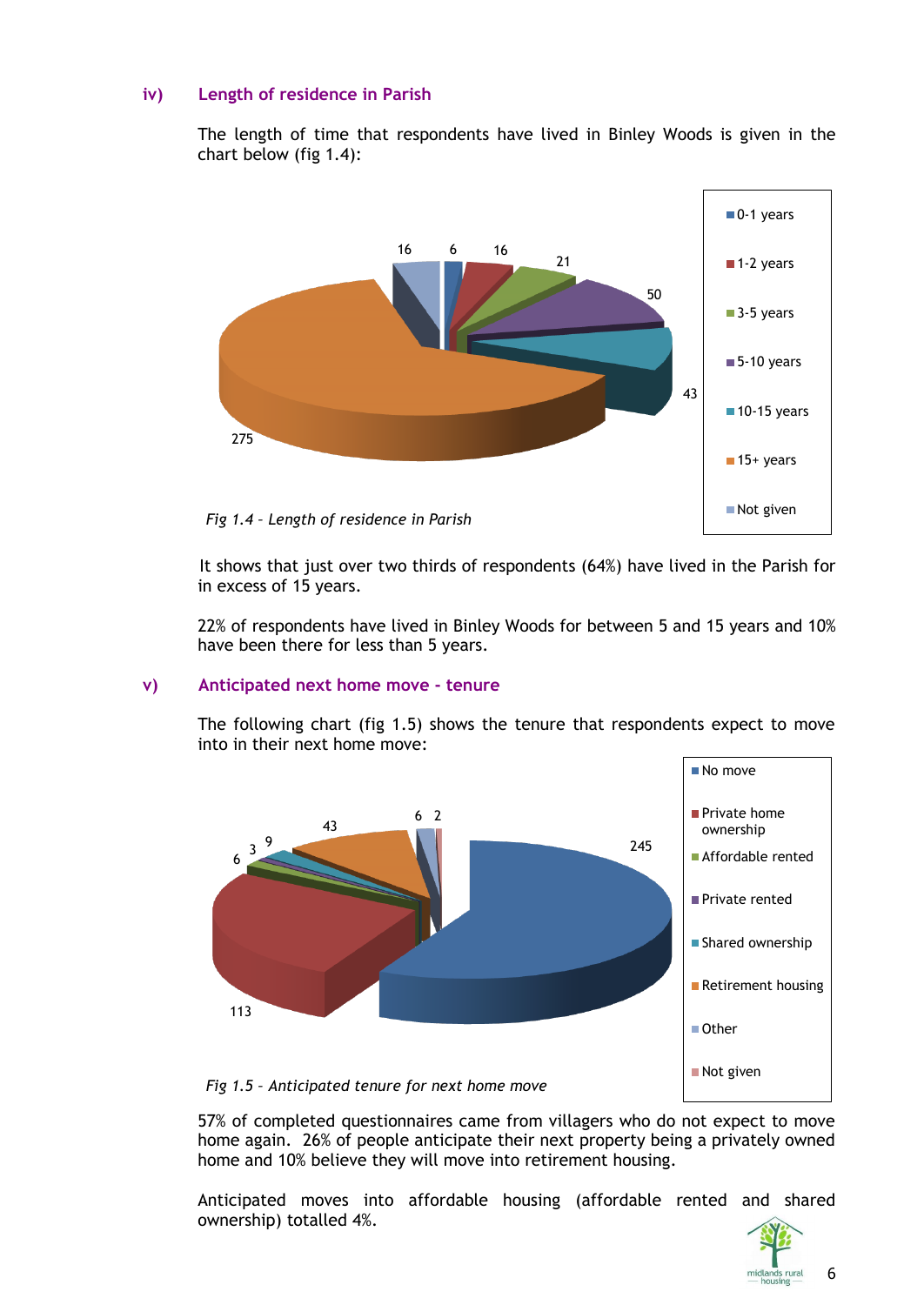#### **vi) Anticipated next home move - time**

The timescale for the anticipated next move for respondents is detailed below (fig 1.6):



68% of responses came from households that expect their next home move to be in more than 10 years or not at all.

14% anticipate moving in 5-10 years time, whilst 10% of respondents expect to move within 2 years.

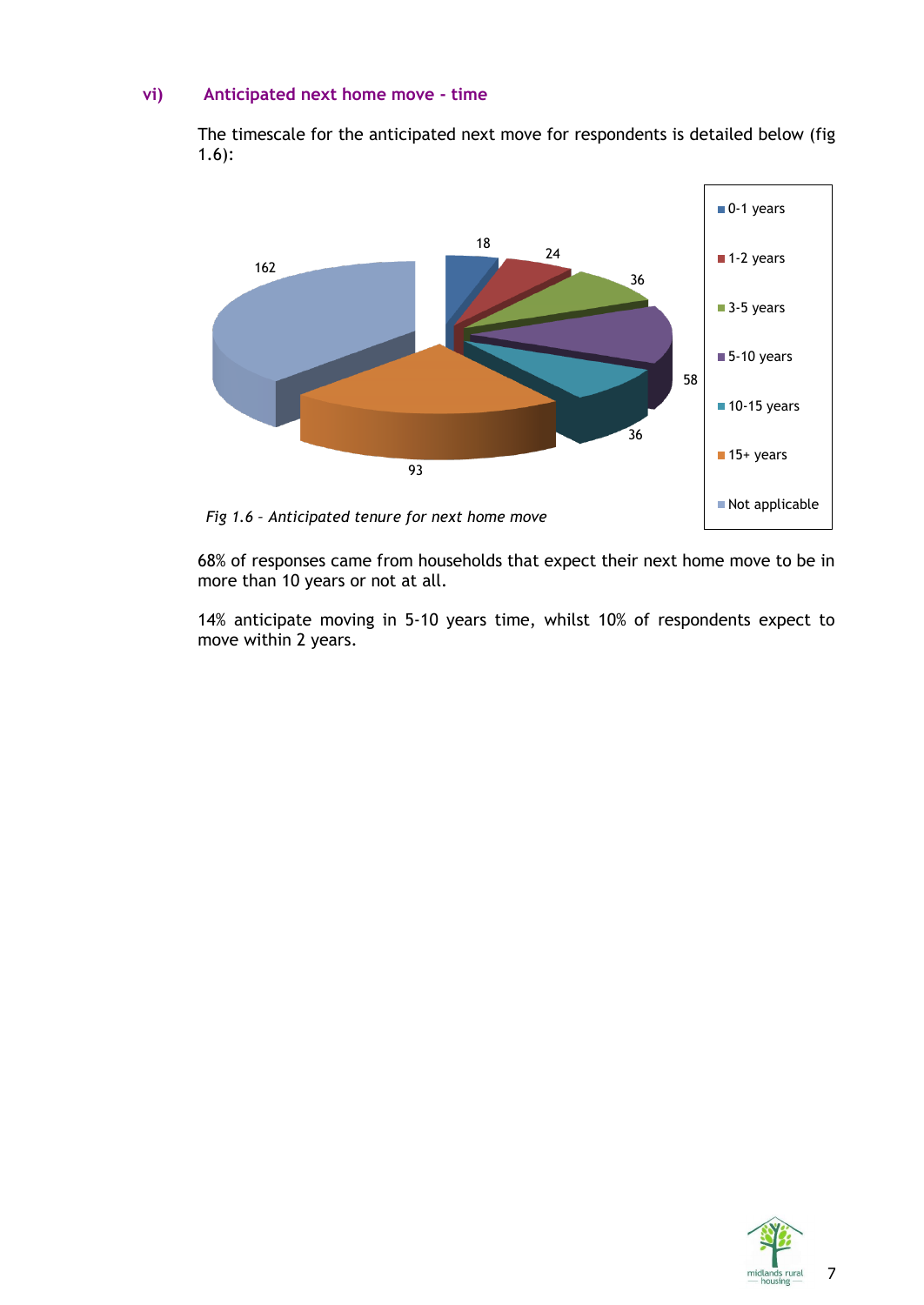#### **vii) Life in the Parish**

The following two charts detail respondents' answers to the 'life in the Parish' questions.

The views expressed allow a picture of life within the Parish to be built up. This information can help assess whether any homes that are subsequently provided in the village will be 'sustainable'. Ensuring that people will want to take up tenancies and live in a village both now and in the future are important factors when considerations around the provision of new homes take place.

The first question asked Parish residents how they felt about the 'positive' factors of life in the Parish.



*Fig 1.7 – Life in the Parish – positive factors*

From fig 1.7, above, it can be seen that the majority of respondents are very positive about life in Binley Woods. 95% believed that the Parish is a desirable place to live and 73% thought that it has a sense of community.

73% of completed questionnaires came from those who believed that Binley Woods enjoys a balanced population. 57% of respondents felt the Parish has a suitable range of housing whilst 21% did not.

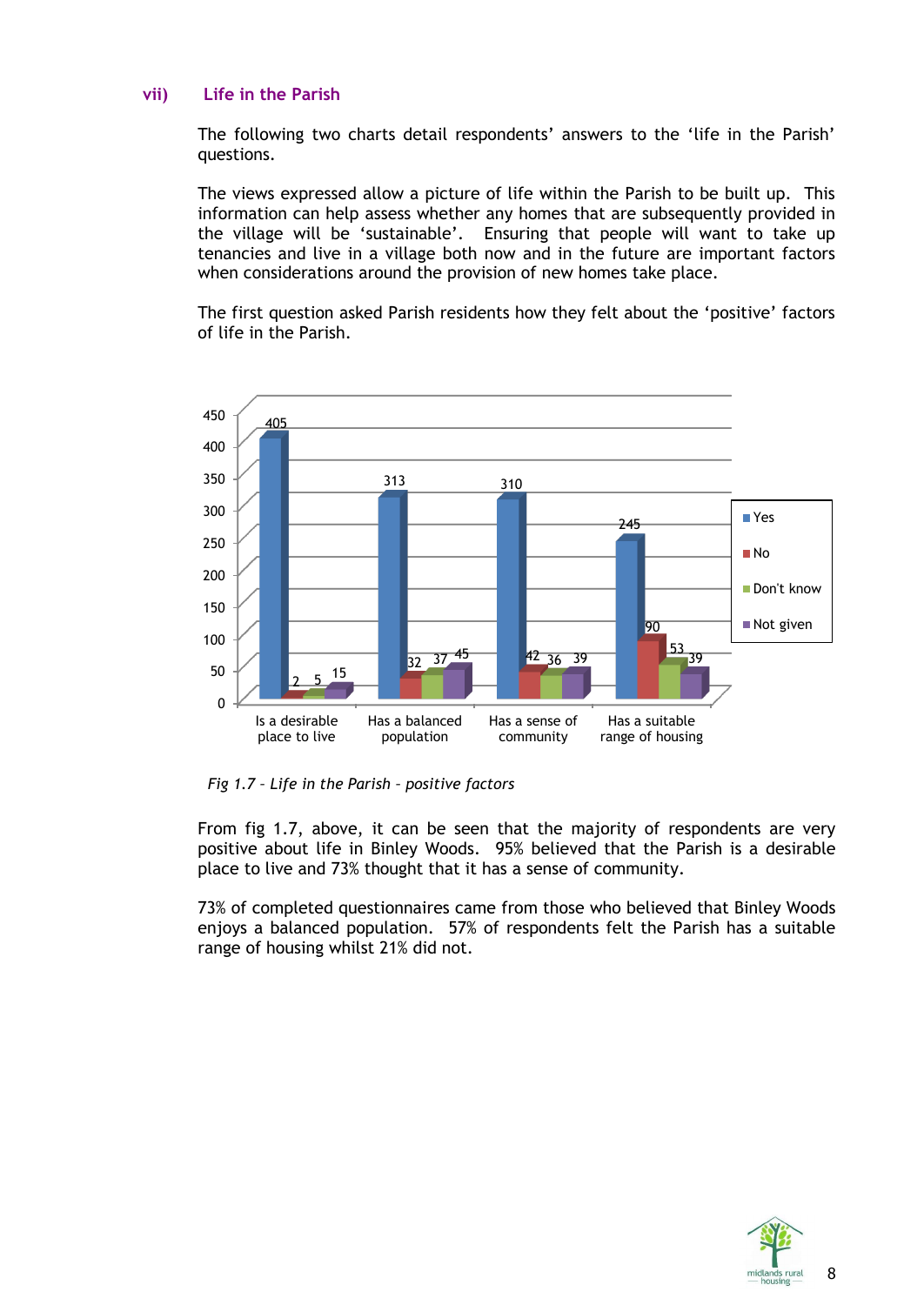The second question sought village residents' perceptions on the potentially negative aspects of life in the Parish.



*Fig 1.8 – Life in the Parish – negative factors*

As can be seen from fig 1.8, above, 52% of respondents believed that there is not a lack of adequate housing in Binley Woods whilst 28% of returned surveys felt that there is. 21% of completed questionnaires came from people who did not know or did not respond with regard to this question.

Villager's perception on whether Binley Woods is well served by facilities saw a greater majority (65%) stating that there is not a lack of facilities in the Parish whilst only 21% of responses said that there is.

Comments detailing respondents perceived problems in the Parish (besides housing) were not great in terms of numbers but some of the examples stated were fairly consistent. They were based around the subjects of:

- Absence of a doctor's surgery (42 comments)
- Poor transport links (35 comments)
- Absence of a library (16 comments)
- Poor variety of shops (10 comments)
- Lack of activities for children (10 comments)
- Lack of takeaway/restaurant (6 comments)
- Lack of activities for youths (4 comments)
- Lack of park / youth and children's activities (3 comments)
- Poor broadband (2 comments)
- No bank; church; garage; dentist; police station; vet; tennis courts; community forums (1 comment each)

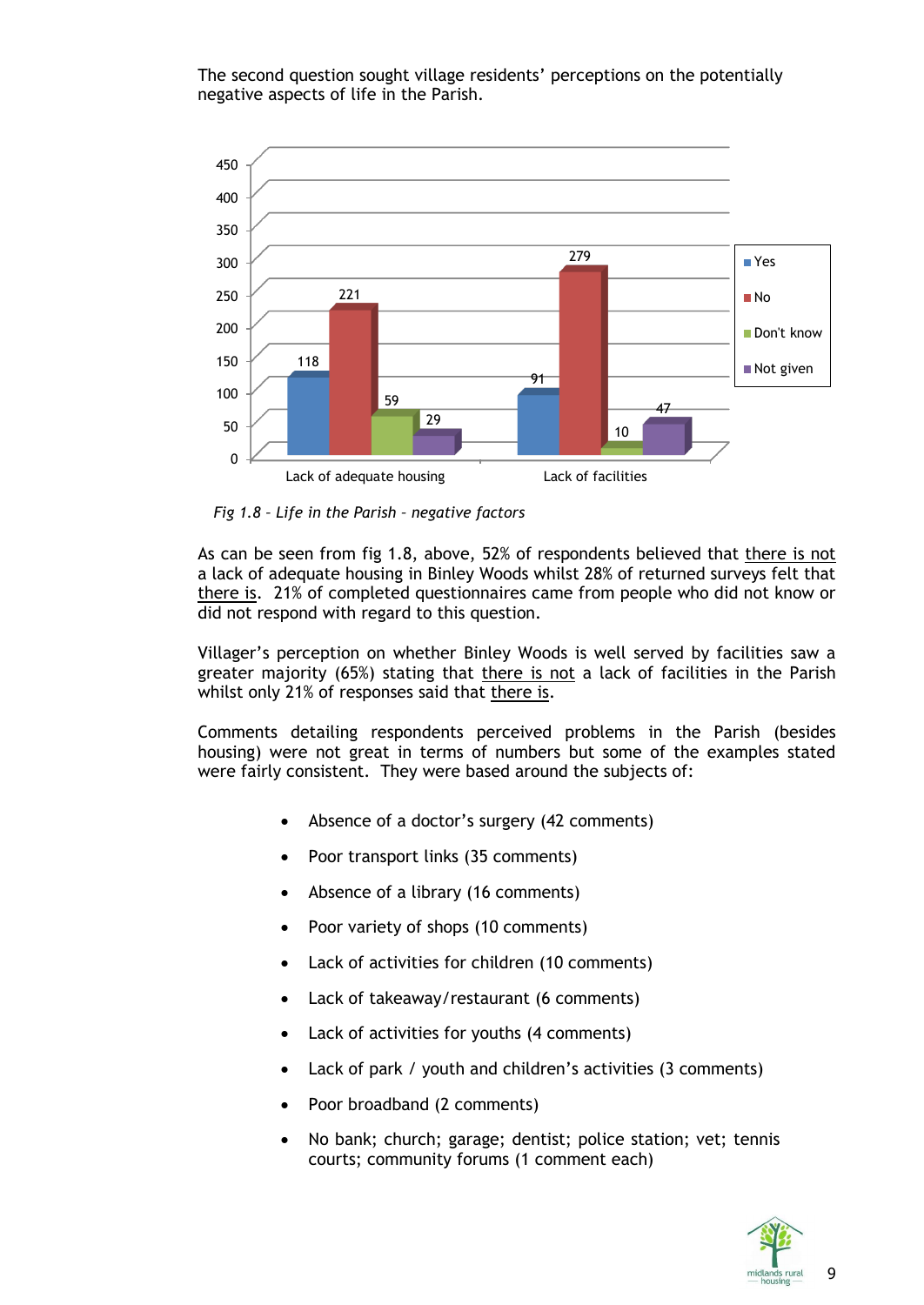#### **viii) Migration**

The survey also asked whether respondents knew of people who had been forced to leave the Parish because of a lack of suitable or affordable accommodation.



Fig 1.9 shows that only 16% of Parish residents who returned questionnaires were aware of others who have had to leave the Parish in the last 5 years due to a lack of suitable affordable accommodation.

However, these 69 respondents knew of some 165 people in total who have had to leave Binley Woods for this reason. Obviously some of these 'leaving' people/families may have been duplicated within this figure, but the figure is still noteworthy considering the timescale involved.

#### **ix) Support for homes for local people**

One of the fundamental questions in the survey is that which asks whether people are in favour of a small scheme of homes in the village for local people.



Fig 2.0, above, shows that 56% of respondents are in favour of an affordable housing scheme for local people, while 23% said that they are not in favour.

10% of respondents did not know whether they would be in favour or not, and 11% did not give a response.

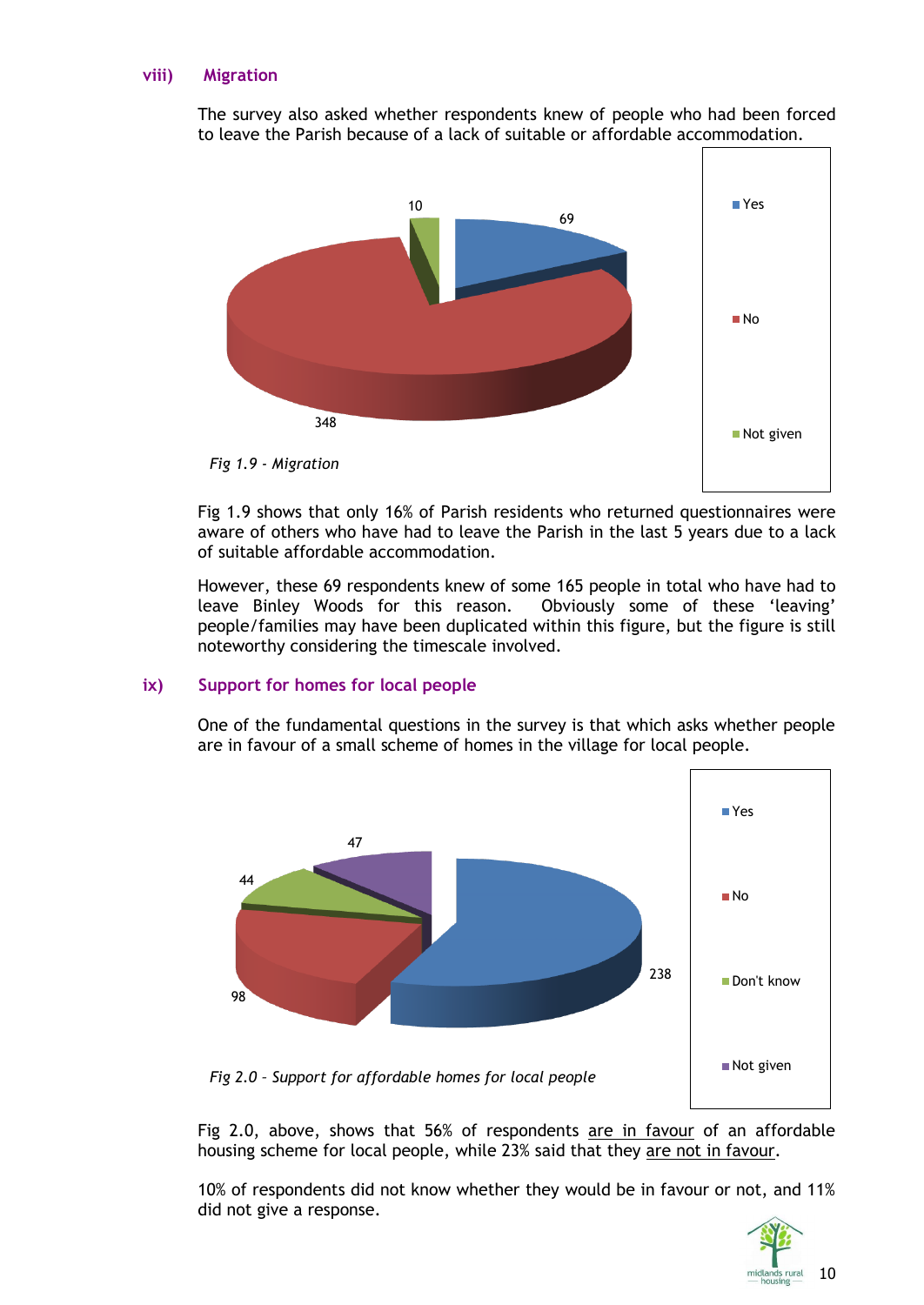

Fig 2.1, above, shows that 68% of respondents are in favour of a retirement housing scheme for local people, while 13% said that they are not in favour.

9% of respondents did not know whether they would be in favour or not, and 10% did not give a response.

#### **x) Respondents' comments**

Many respondents made additional comments on their returned form. They are summarised below:

(It is not appropriate to include certain comments which make specific reference to particular areas of the village or to identifiable elements of the community)

#### *Supportive of housing development to meet local needs*

*There were 169 general comments highlighting a lack of affordable / low cost / rented / shared ownership / council housing; for the young / elderly / families / disabled / first-time buyers and those on low and average incomes.*

*"The previous local poll on housing needs in this area was ignored and expensive houses built on previous school land"*

*"A small rental retirement scheme in Binley Woods would be ideal. It would enable elderly residents to remain in the village and thus free up more properties. The village is ideally situated close to all amenities to make this viable."*

*"Not an estate but a small development of quality apartments or two bed homes on the library site"*

*"The community has on-going needs especially affordable housing"*

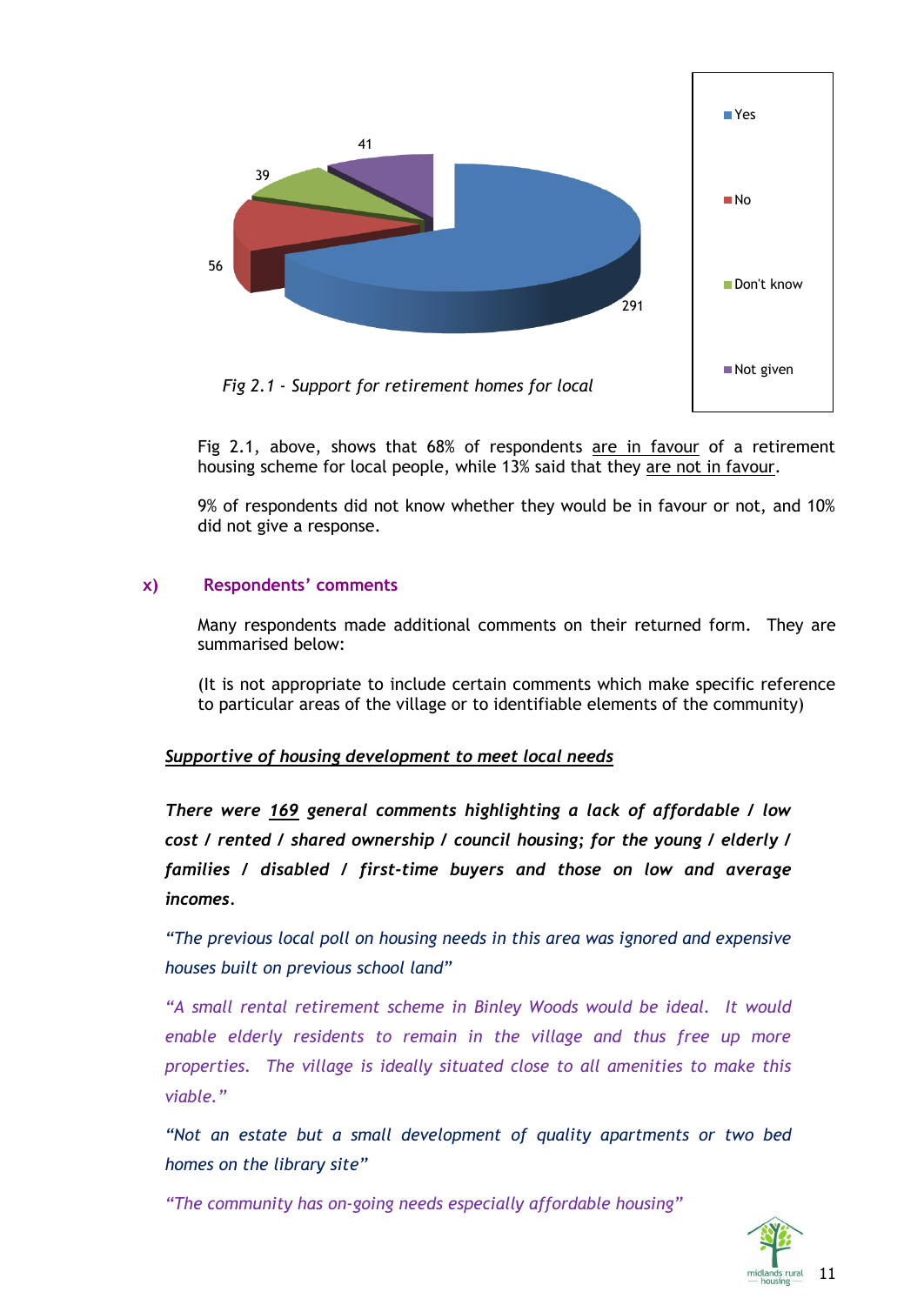#### *Not supportive of housing development to meet local needs*

*"This village needs to stay so – creating more houses does not give the feeling of a village anymore"*

*"No further building of new homes should be considered in the village as there is insufficient infrastructure to deal/support with this i.e. drainage etc."*

*"More development, especially low cost, will move us from a pleasant village to an estate – there are plenty of low cost properties in the local surrounding area"*

*"Keep the area as it is to maintain a community feeling"*

*"The 'need' for affordable housing should not be an issue – myself and others who grew up in Binley Woods moved away to buy our first property and those who wished to return did so when they could afford to"*

*"There is no real need for extra housing. Traffic problems are bad enough now around the village."*

#### *Other comments regarding housing, development and life in Binley Woods*

*"Excellent place to bring up a young family although it would benefit from more facilities"*

*"If new housing is to be built make sure of ample parking ground and space to each property and wide enough roads for access and parking"*

*"We hope this survey is not a repeat of the 'junior school' scheme that was used to build expensive executive homes and not starter homes as promised"*

*"No affordable homes should be built on green belt land even if it could be identified as an exception site"*

*"This form and associated notes refers to Binley Woods as rural. I consider Binley Woods to be a suburb of Coventry and doesn't have separate housing needs. There are few jobs in Binley Woods and very few that would require living locally."*

*"Homes built should have off street parking; garages should have cars"*

*"Why can't Binley Woods have a Warwickshire post code? We pay our council tax to Rugby and having a Warwickshire post code would reduce the amount of insurance that we have to pay."*

*"Do not agree with backyard development – i.e. if one property is pulled down only one property should be rebuilt"*

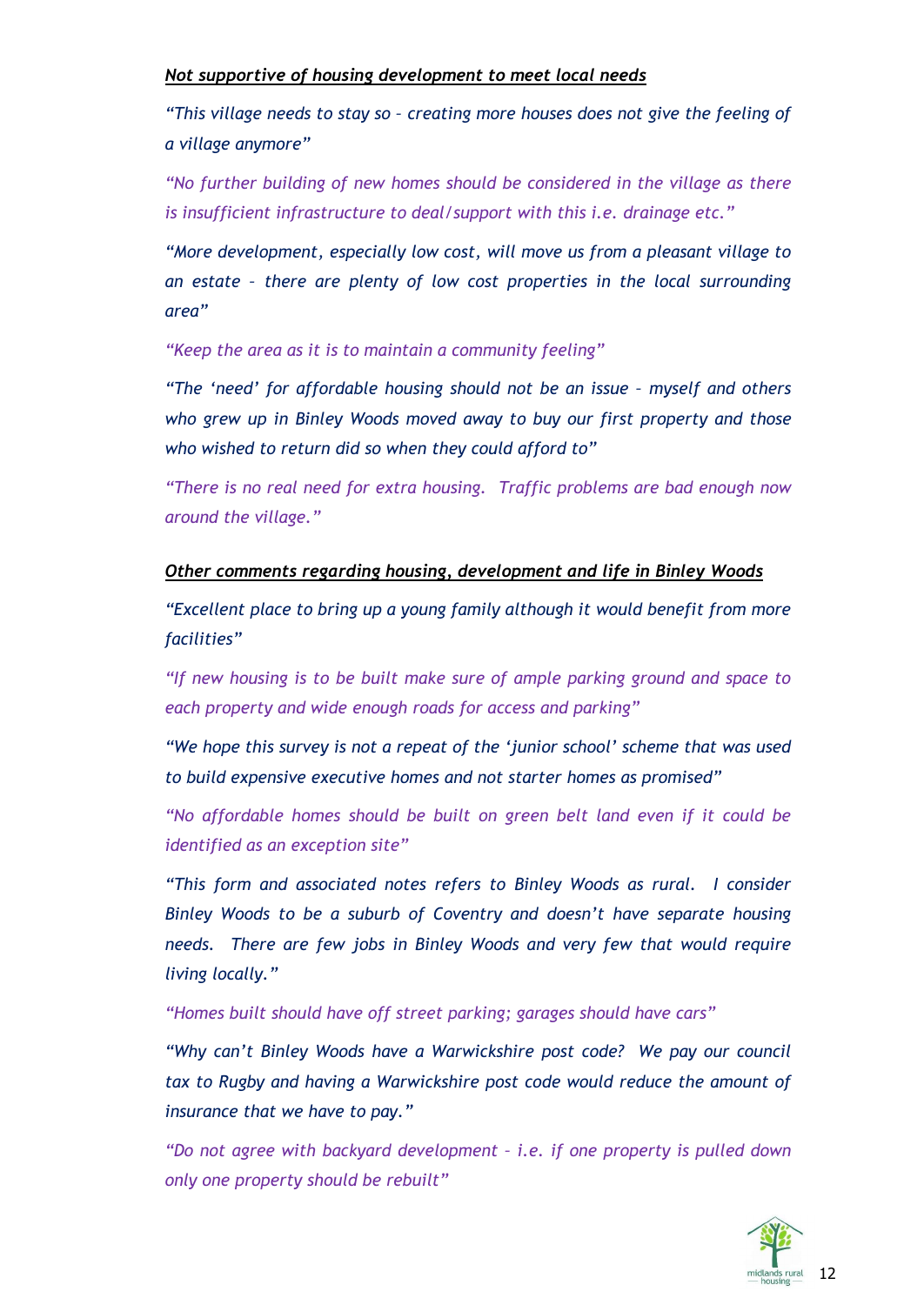*"Only develop on land that has already been developed and is not currently utilised"*

*"Binley Woods needs jobs before houses"*

*"Very concerned about garden developments in the village"*

*"Binley Woods, or any village, does not need flats/maisonettes – Any housing should be traditional housing with back gardens for both young and old"*

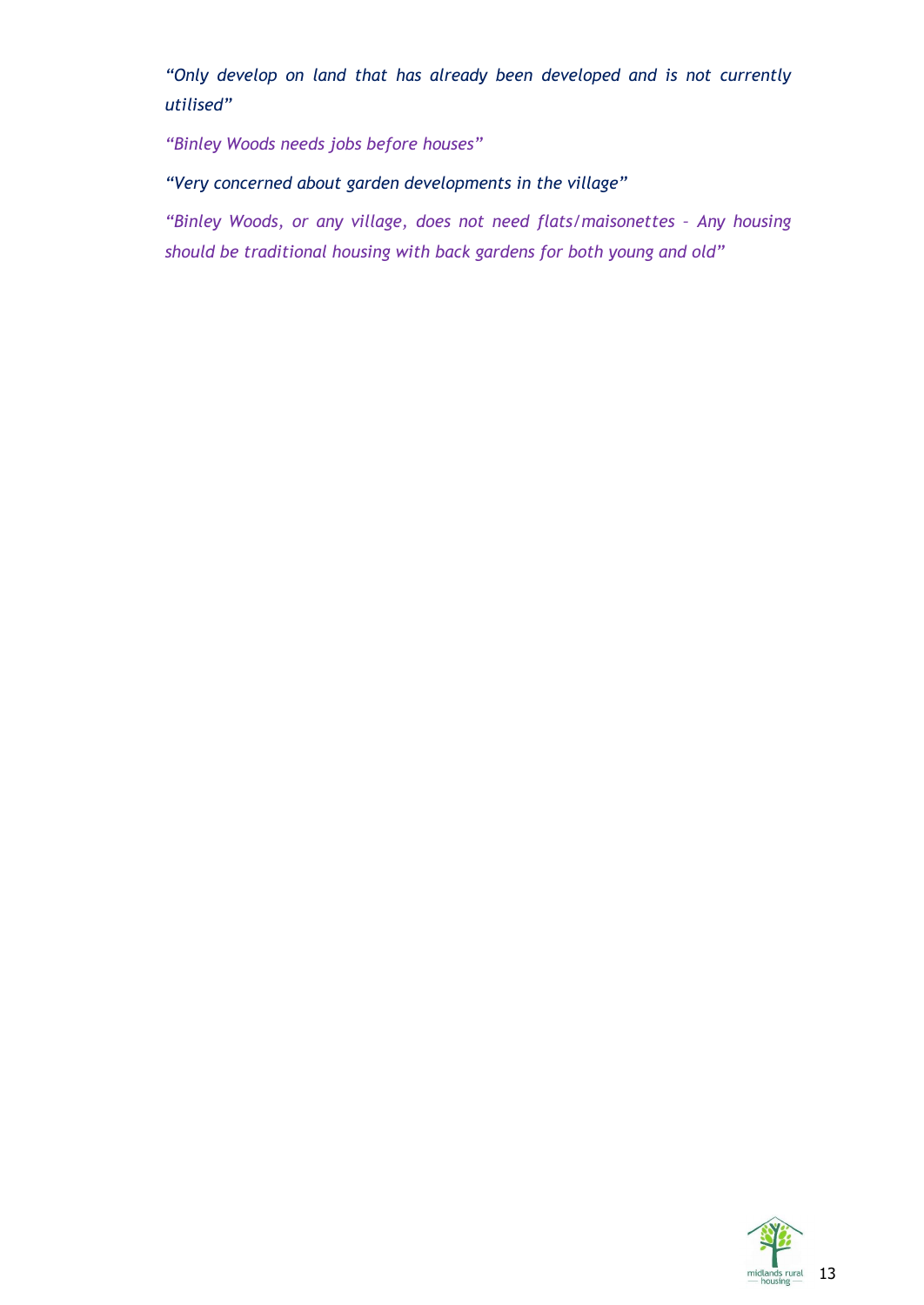# **4. Housing Need Analysis**

Of the 427 returns, 410 were from people who felt that they were adequately housed or would be in a position to meet their own needs without support. These respondents completed a form primarily to offer their support, objection or thoughts towards 'local needs' housing as well as to give their comments regarding life in the Parish. These were, therefore, discounted from the rest of the analysis.

As far as the requirement for housing, 17 returns indicated a need for affordable housing either within the next two years or in two to five years time.

#### **i) Local Connection**

The survey form is made available to those who currently live in the Parish and those who have a previous residency or a strong local connection to the Parish, such as a job or close family in the Parish. Of the 17 respondents who indicated a housing need all of them satisfy Rugby Borough Council's local connection criteria (5 year permanent residency in the Parish; 5 out of the past 20 years permanent residency in the Parish; requirement to live close to another person who satisfies the previous criteria and is in essential need of frequent attention and/or care due to age, ill health and/or infirmity; essential functional need to live close to work in the Parish).

The local connection links are shown in the chart below (fig 2.2):



15 returns were from people who currently live in Binley Woods and have done for over five years. 3 respondents have immediate family in the Parish.

In total, there were 18 local connections given by the 17 respondents. This is more than the total number of responses in housing need as households can have more than one connection to the Parish.

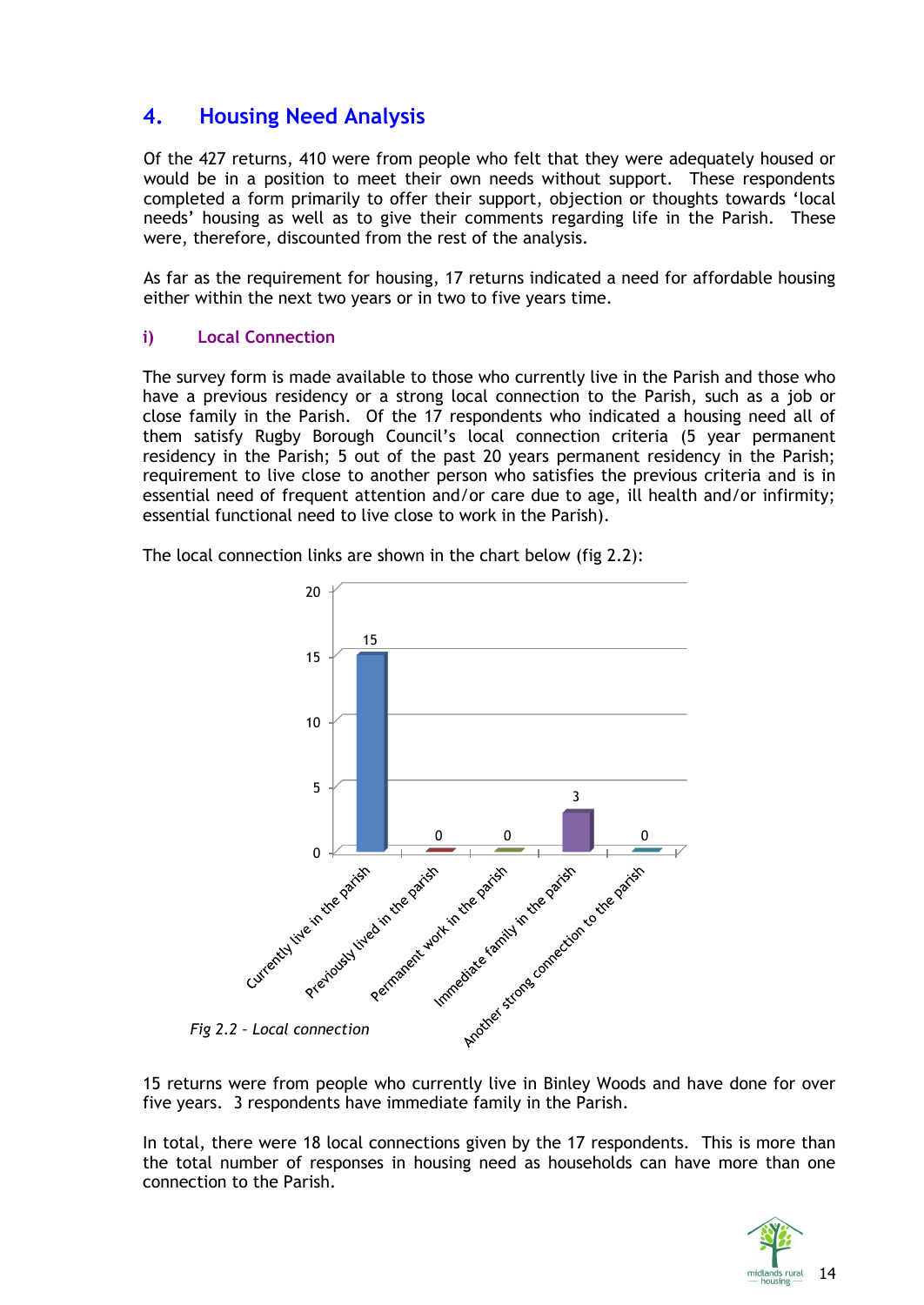#### **ii) Reasons for housing need**

Respondents were asked to state why they felt they were in need of alternative accommodation. The chart below (fig 2.3), shows the reasons that were given:



It can be seen that the reasons for seeking alternative accommodation are varied. The most popular reasons are the need for a first home (7 counts) and the need for smaller accommodation and independent accommodation (4 counts each).

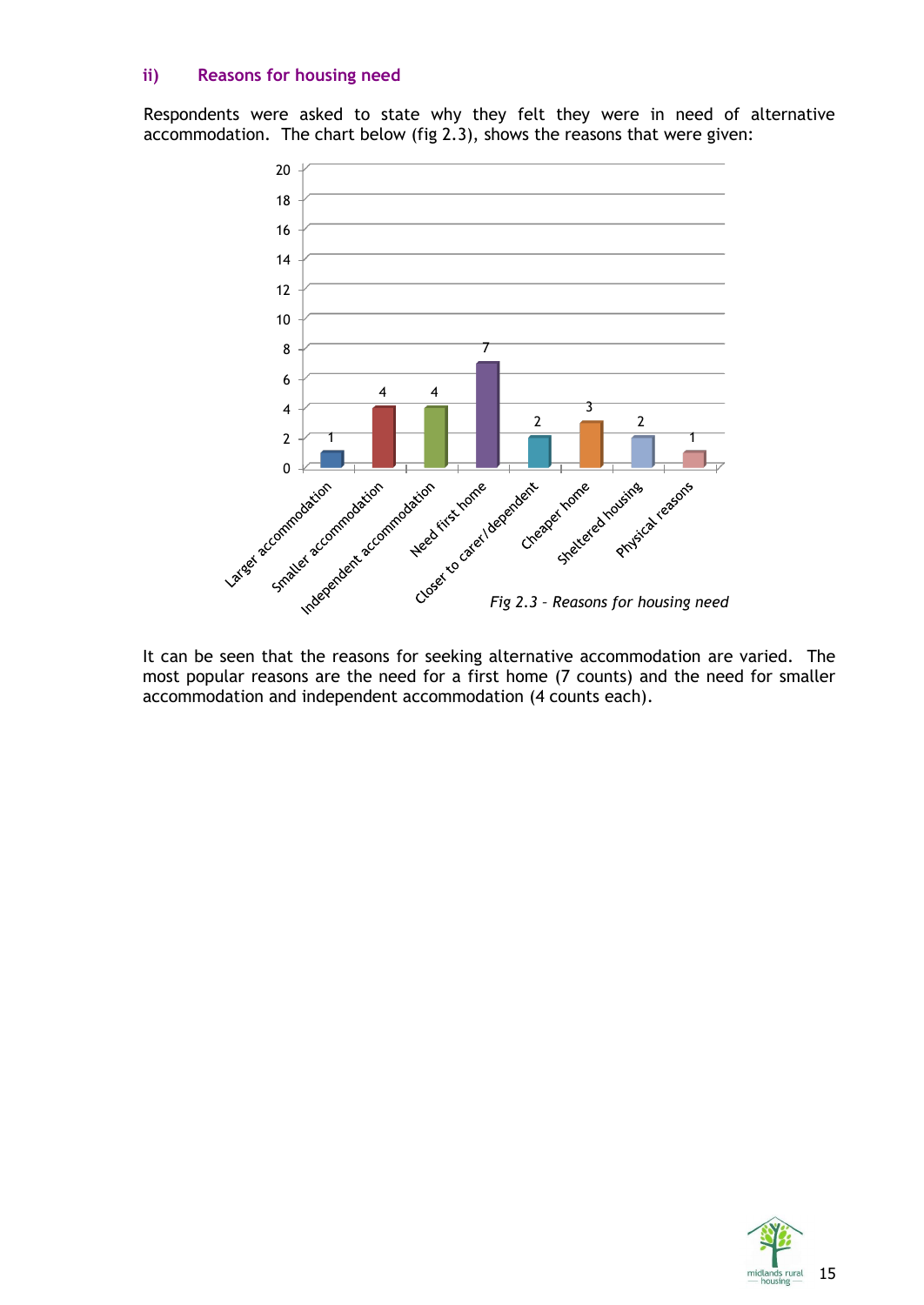#### **iii) Respondent analysis**

The following table lists details of those respondents who stated that they are in housing need. Respondents were asked to identify what they felt is needed in terms of property type and size together with a preferred tenure type. In reality it may not be possible to meet the aspirations of each respondent. Incomes and likely property prices are considered in order to ensure that any proposed scheme would indeed meet the needs of those to be housed. Therefore a 'reality tenure' is suggested to outline realistic provision.

Those marked with a \* indicate that the respondent has been suggested a 'reality tenure' of a two bed property, but this could be changed to a one bed property dependant upon the Local Authority's 'under-occupation' policies. A two bed property means that a single person or a couple would not be 'filling' the property, but in reality the homes built need to be sustainable over a period of years. Building one bed properties may limit their use in terms of future lettings. It is often felt that it is better to house a single person/couple who can benefit from a spare room so that the property is more 'flexible' when it comes to a change in their circumstance or for future residents and their circumstances.

Those marked with a \*\* indicate that the respondent is currently housed in Housing Association/Council accommodation which would be available to other people in need on waiting lists if the current residents were able to be re-housed in a more suitable property.

| Within next 2 years |  |
|---------------------|--|
|---------------------|--|

| <b>Ref</b> | <b>RESPONDENT</b>                                                                                                                                                                                                                                                                      | <b>WHAT REQUIRED</b>                                                                                                                        | <b>REALITY TENURE</b>                   |
|------------|----------------------------------------------------------------------------------------------------------------------------------------------------------------------------------------------------------------------------------------------------------------------------------------|---------------------------------------------------------------------------------------------------------------------------------------------|-----------------------------------------|
| 34         | One person household (1 adult,<br>25-64 years old), currently living<br>with family in the Parish (has<br>lived in the Parish for 10-15<br>years). Needs first home.                                                                                                                   | 2 bed house / flat<br>Social rented home /<br>Shared ownership home                                                                         | 2 bed house<br>Social rented home *     |
| 46         | One person household (1 adult,<br>25-64 years old), currently living<br>in flat with mortgage in the Parish<br>(has lived in the Parish for 5-10<br>years). Needs cheaper home and<br>has mobility difficulties.                                                                       | 2 bed flat / bungalow<br>Shared ownership home                                                                                              | 2 bed bungalow<br>Shared ownership home |
| 61         | Couple household (2 adults, 17-<br>24), currently living with family in<br>the Parish (have lived in the<br>Parish for 10-15 years). Need first<br>home.                                                                                                                               | 3 bed house<br>Shared ownership home                                                                                                        | 2 bed house<br>Shared ownership home *  |
| 126        | One person household (1 adult,<br>65+ years), currently living in<br>private rented flat away from the<br>Parish (has immediate family who<br>have lived in the Parish for 5-10<br>years). Has mobility difficulties<br>and needs<br>to be closer<br>to<br>family/carer in the Parish. | 1 / 2 bed flat / bungalow<br>Social rented home /<br>Market rent level home /<br>Open market private<br>rented home /<br>Retirement housing | 2 bed bungalow<br>Social rented home *  |

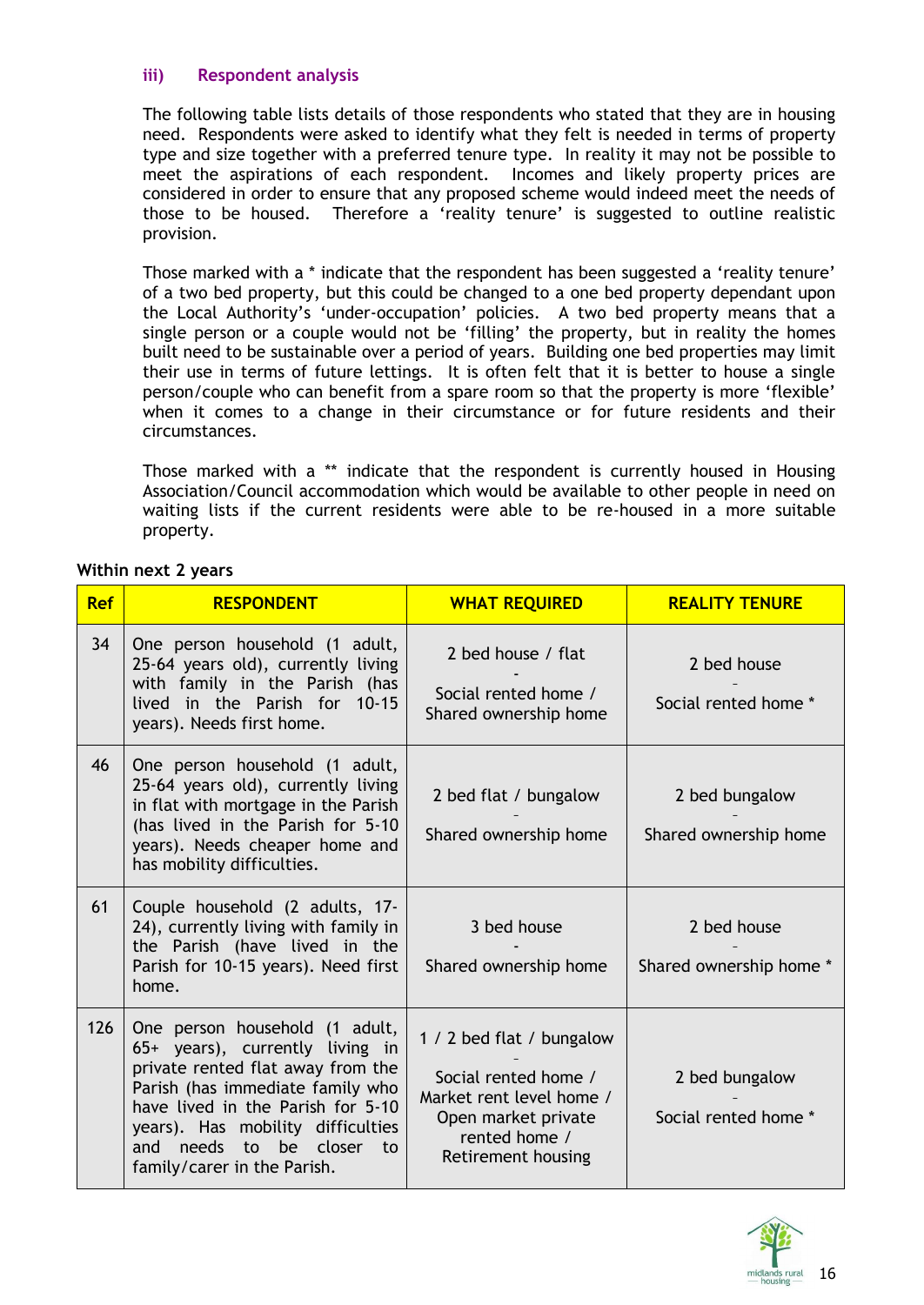| 305 | One person household (1 adult,<br>25-64 years old), currently living<br>with family in the Parish (has<br>lived in the Parish for 15+ years).<br>Needs first home.                                                                                                                | 2 bed house<br>Open market sale home                                                               | 2 bed house<br>Open market sale home |
|-----|-----------------------------------------------------------------------------------------------------------------------------------------------------------------------------------------------------------------------------------------------------------------------------------|----------------------------------------------------------------------------------------------------|--------------------------------------|
| 348 | Couple household (2 adults, 25-64<br>years old), currently living with<br>family in the Parish (have lived in<br>the Parish for 15+ years). Need<br>independent accommodation and<br>first home.                                                                                  | 2 bed house / flat<br>Shared ownership home                                                        | 2 bed house<br>Shared ownership home |
| 375 | One person household (1 adult,<br>25-64 years old), currently living<br>with family in the Parish (has<br>lived in the Parish for 15+ years).<br>Needs independent<br>accommodation and first home.                                                                               | 2 bed house / bungalow<br>Shared ownership home /<br>Open market sale home                         | 2 bed house<br>Shared ownership home |
| 391 | One person household (1 adult,<br>25-64 years old), currently living<br>in house with no mortgage in the<br>Parish (has lived in the Parish for<br>years).<br>Needs<br>$15+$<br>smaller,<br>cheaper home.                                                                         | 2 bed house /<br>bungalow / flat<br>Open market sale home /<br>Retirement housing                  | 2 bed house<br>Open market sale home |
| 415 | Lone parent family (1 adult, 25-64<br>years old, with 2 children, 0-16<br>years old), currently living in<br>privately rented house away from<br>the Parish (has lived in the Parish<br>for 15+ years and has immediate<br>family in the Parish).<br><b>Need</b><br>cheaper home. | 3 bed house / bungalow<br>Social rented home /<br>Shared ownership home /<br>Open market sale home | 3 bed house<br>Social rented home    |

# **In 2 to 5 years**

| <b>Ref</b> | <b>RESPONDENT</b>                                                                                                                                                                            | <b>WHAT REQUIRED</b>                        | <b>REALITY TENURE</b>                                         |  |  |
|------------|----------------------------------------------------------------------------------------------------------------------------------------------------------------------------------------------|---------------------------------------------|---------------------------------------------------------------|--|--|
|            | RESPONDENTS BELOW MEET THE LOCAL CONNECTION CRITERIA BUT DO NOT HAVE<br>AN IMMEDIATE HOUSING NEED; THEIR NEED WILL ARISE IN 2-5 YEARS.                                                       |                                             |                                                               |  |  |
| 39         | One person household (1 adult,<br>65+ years), currently living in<br>house with no mortgage in the<br>Parish (has lived in the Parish for<br>15+ years). Will need smaller<br>accommodation. | 2 bed flat / bungalow<br>Retirement housing | 2 bed flat / bungalow<br>Retirement housing<br>(owned/leased) |  |  |
| 66         | One person household (1 adult,<br>25-64 years old), currently living<br>with family in the Parish (has<br>lived in the Parish for 15+ years).<br>Will need first home.                       | 3 bed house<br>Open market sale home        | 3 bed house<br>Open market sale home                          |  |  |

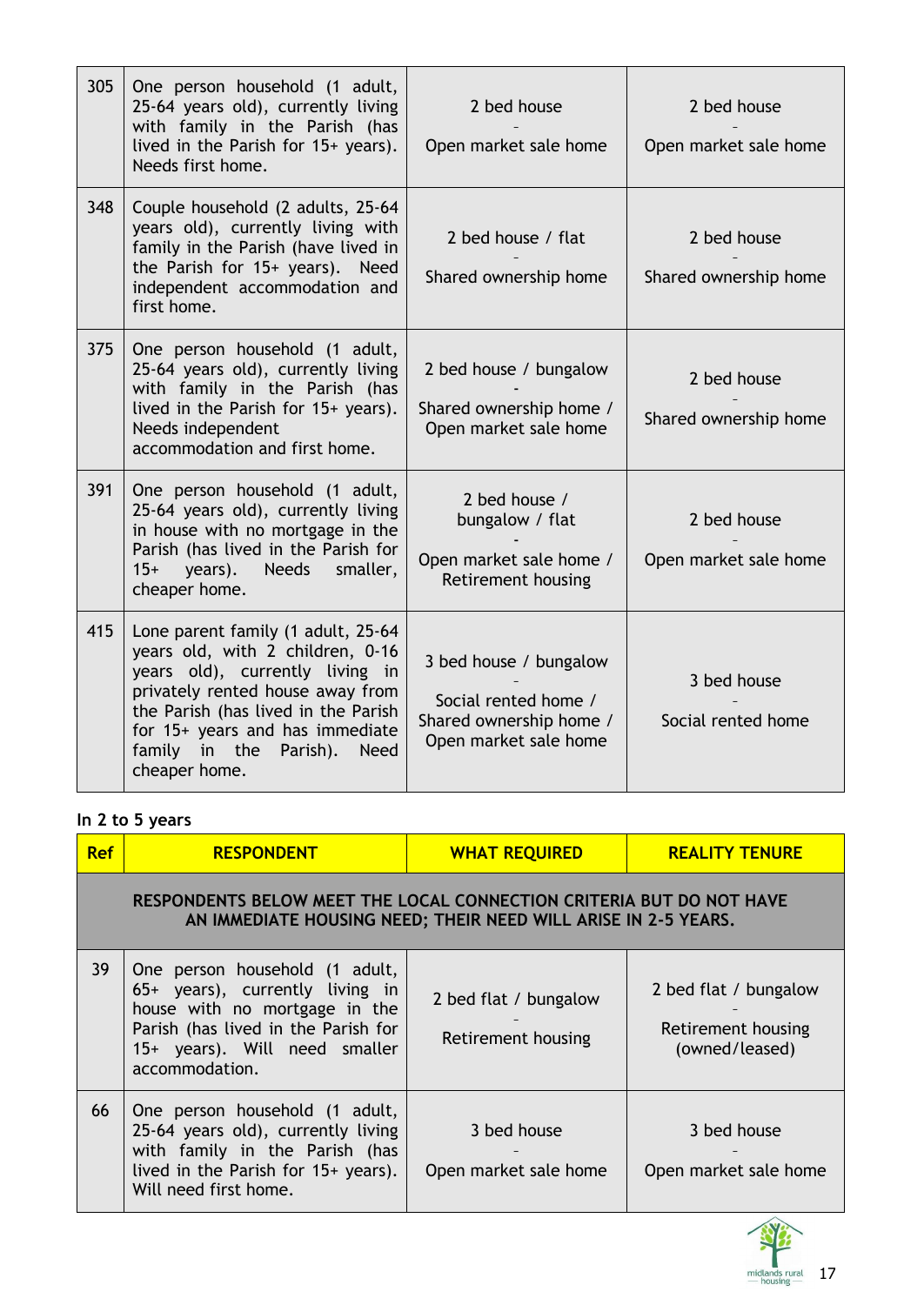| 81  | One person household (1 adult,<br>65+ years), currently living in<br>bungalow with no mortgage in the<br>Parish (has lived in the Parish for<br>$5 - 10$<br>Has<br>years).<br>mobility<br>problems and will need sheltered<br>accommodation.       | 2 bed bungalow<br>Shared ownership home /<br>Retirement housing<br>with some support | 2 bed bungalow<br>Retirement housing<br>with some support<br>(owned/leased) |
|-----|----------------------------------------------------------------------------------------------------------------------------------------------------------------------------------------------------------------------------------------------------|--------------------------------------------------------------------------------------|-----------------------------------------------------------------------------|
| 99  | One person household (1 adult,<br>65+ years), currently living in<br>house with no mortgage in the<br>Parish (has lived in the Parish for<br>15+ years). Will need smaller<br>accommodation and to change for<br>physical reasons.                 | 2 bed bungalow<br>Retirement housing<br>with some support                            | 2 bed bungalow<br>Retirement housing<br>with some support<br>(owned/leased) |
| 222 | Two parent family household (2)<br>adults, 25-64 years old, with 1<br>young adult, 17-24 years old),<br>currently living in house with<br>mortgage in the Parish (have lived<br>in the Parish for 10-15 years). Will<br>need larger accommodation. | 4 bed house<br>Open market sale home                                                 | 4 bed house<br>Open market sale home                                        |
| 306 | One person household (1 adult,<br>25-64 years old), currently living<br>with family in the Parish (has<br>lived in the Parish for 15+ years).<br>Will need independent, sheltered<br>accommodation (has learning and<br>mobility difficulties).    | 2 bed flat / bungalow<br>Sheltered accommodation<br>with support                     | 2 bed flat / bungalow<br>Sheltered accommodation<br>with support *          |
| 406 | One person household (1 adult,<br>17-24 years old), currently living<br>with family in the Parish (has<br>lived in the Parish for 15+ years).<br>Will need independent home and<br>first home.                                                     | 3 bed house<br>Shared ownership home                                                 | Insufficient financial<br>information provided to<br>assess                 |
| 413 | One person household (1 adult,<br>65+ years old), currently living in<br>privately rented flat in the Parish<br>(has lived in the Parish for 5-10<br>years). Will need smaller home.                                                               | 1 bed house /<br>bungalow / flat<br>Retirement housing                               | 1 bed flat / bungalow<br>Retirement housing<br>(affordable/leased)          |

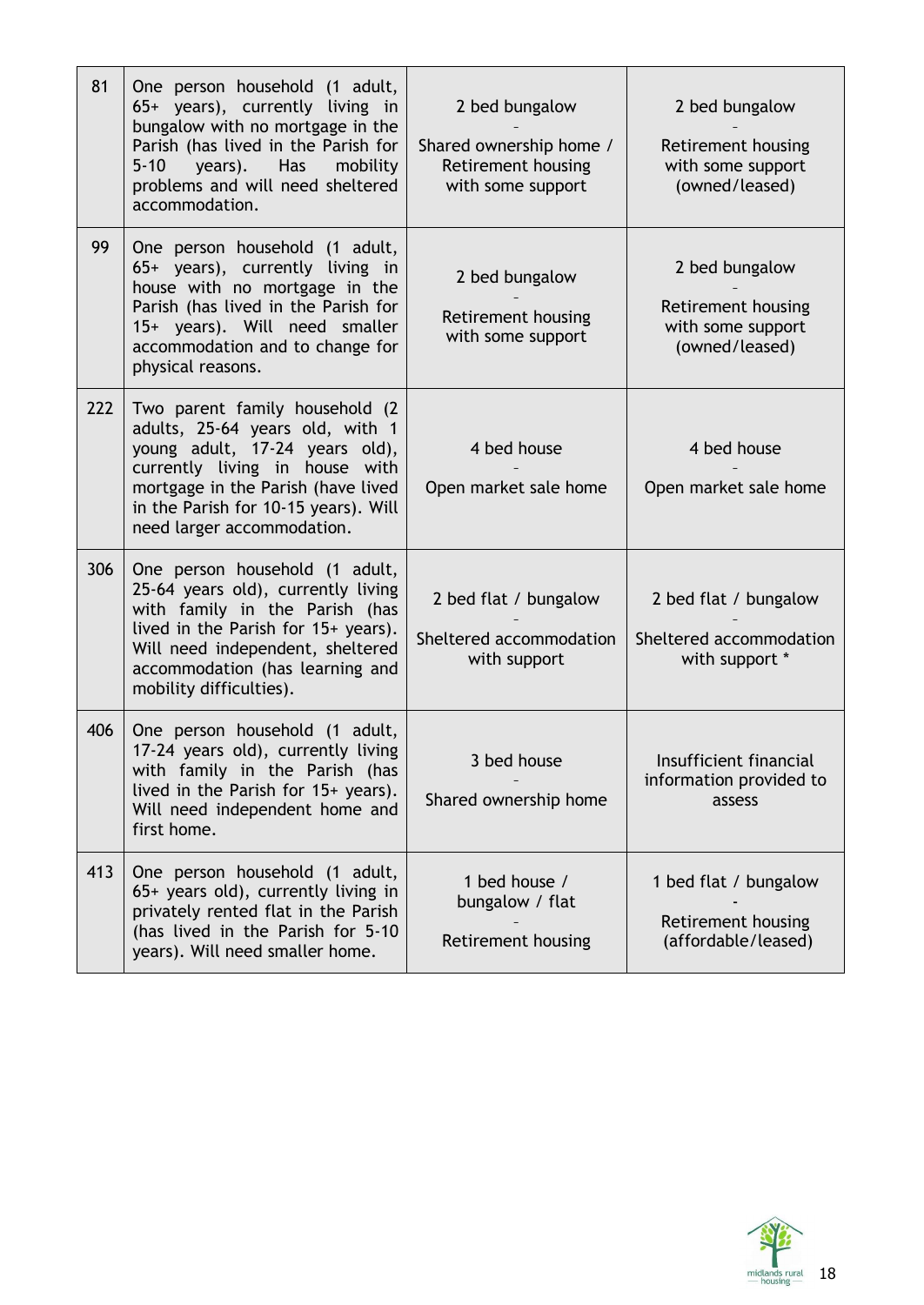#### **iv) House price data**

The tables, below (figs 2.4 and 2.5), detail the house prices and household type breakdown for the CV3 area. They are taken from [www.landregistry.gov.uk](http://www.landregistry.gov.uk/) and [www.upmystreet.com.](http://www.upmystreet.com/) Unfortunately more detailed data at Parish level is not available but further local context is given on page 21 with regard to properties that are for sale and rent in Binley Woods itself.

|         | <b>Property type</b> |                 |                 |                 |  |
|---------|----------------------|-----------------|-----------------|-----------------|--|
| Quarter | <b>Flats</b>         | <b>Terraced</b> | <b>Semi</b>     | <b>Detached</b> |  |
| Jan-Mar | £63,667              | £118,388        | £174,283        | £264,563        |  |
| 2012    | $(9$ sales)          | (17 sales)      | $(21$ sales)    | (8 sales)       |  |
| Oct-Dec | £86,571              | £124,564        | £173,774        | £226,061        |  |
| 2011    | $(14$ sales)         | $(47$ sales)    | $(59$ sales).   | (19 sales)      |  |
| Jul-Sep | £74,618              | £122,725        | £178,270        | £251,841        |  |
| 2011    | (17 sales)           | $(71$ sales)    | $(78$ sales $)$ | $(31$ sales)    |  |
| Apr-Jun | £87,809              | £121,817        | £174,168        | £253,860        |  |
| 2011    | $(11$ sales)         | $(65$ sales)    | $(57$ sales)    | $(15$ sales)    |  |

*Fig 2.4 – Average property prices by property type for CV3 Coventry & Warwickshire – Apr 11-Mar 12*

# Property trends in CV3

Average property prices for CV3



*Fig 2.5 – Average property prices for CV3 Coventry & Warwickshire – 1999-2011*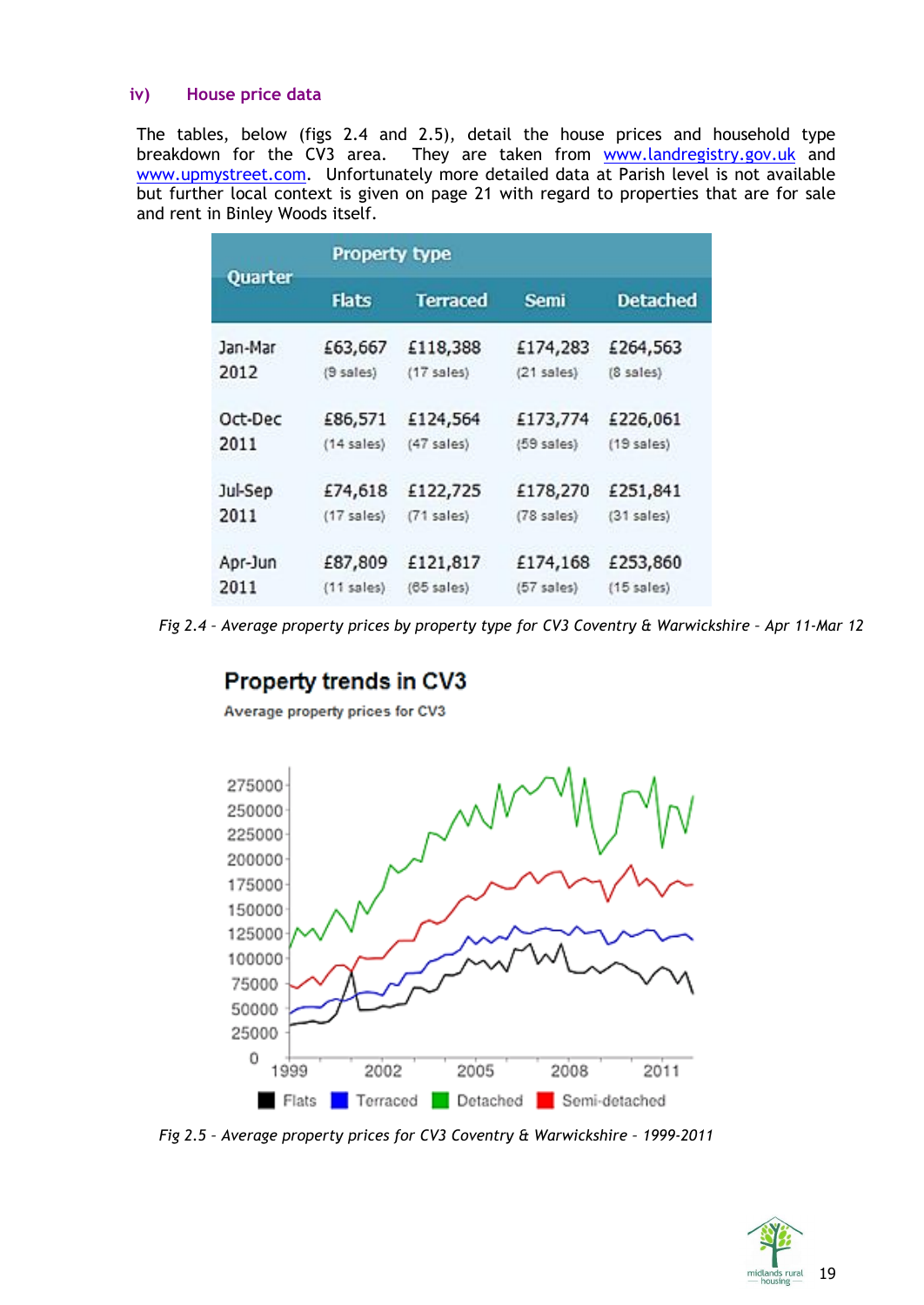The charts on the previous page (figs 2.4 and 2.5) show that property prices in CV3 (Coventry & Warwickshire) have, overall, increased over the past decade despite a general fall/stagnation over the past few years. Entry level housing (i.e. terraced properties or flats/maisonettes) has an average price of £121,500 (terraced) and £78,000 (flat) in the last year. It should be noted that the postcode CV3 does include areas other than the Parish of Binley Woods and property prices in the surrounding area may be higher or lower than those in Binley Woods itself. Given that the CV3 postcode takes in parts of the urban area of Coventry it is highly likely that the prices shown in figs 2.4 and 2.5 are much lower than those found in Binley Woods. Even when this is considered, the deposit amounts and income levels required to secure a property anywhere in CV3 will still be out of reach for many people.

Affordability is calculated using a mortgage multiplier of 3.5 times household income with a 10% deposit. Based on the average local house price data for CV3 over the past year it would mean:

- a household wanting to access an average priced flat in the CV3 area over the last 12 months would require a deposit in excess of £7,500 and an income level in excess of £20,000 per annum.
- a household wanting to access an average priced terraced property in the CV3 area over the last 12 months would require a deposit in excess of £12,000 and an income level in excess of £31,000 per annum.

It should be noted that these affordability figures are based on prices for the CV3 area as a whole as more localised house price data for Binley Woods itself is not available in this format (please see page 21 for local context).

It should also be noted that the availability of mortgages at 3.5 times income with a 10% deposit may be limited in the current bank lending climate. Finally, property prices are beginning to rise again so the income and deposit levels will also be rising. These two factors mean that more people may realistically be priced out of meeting their housing needs on the open market.

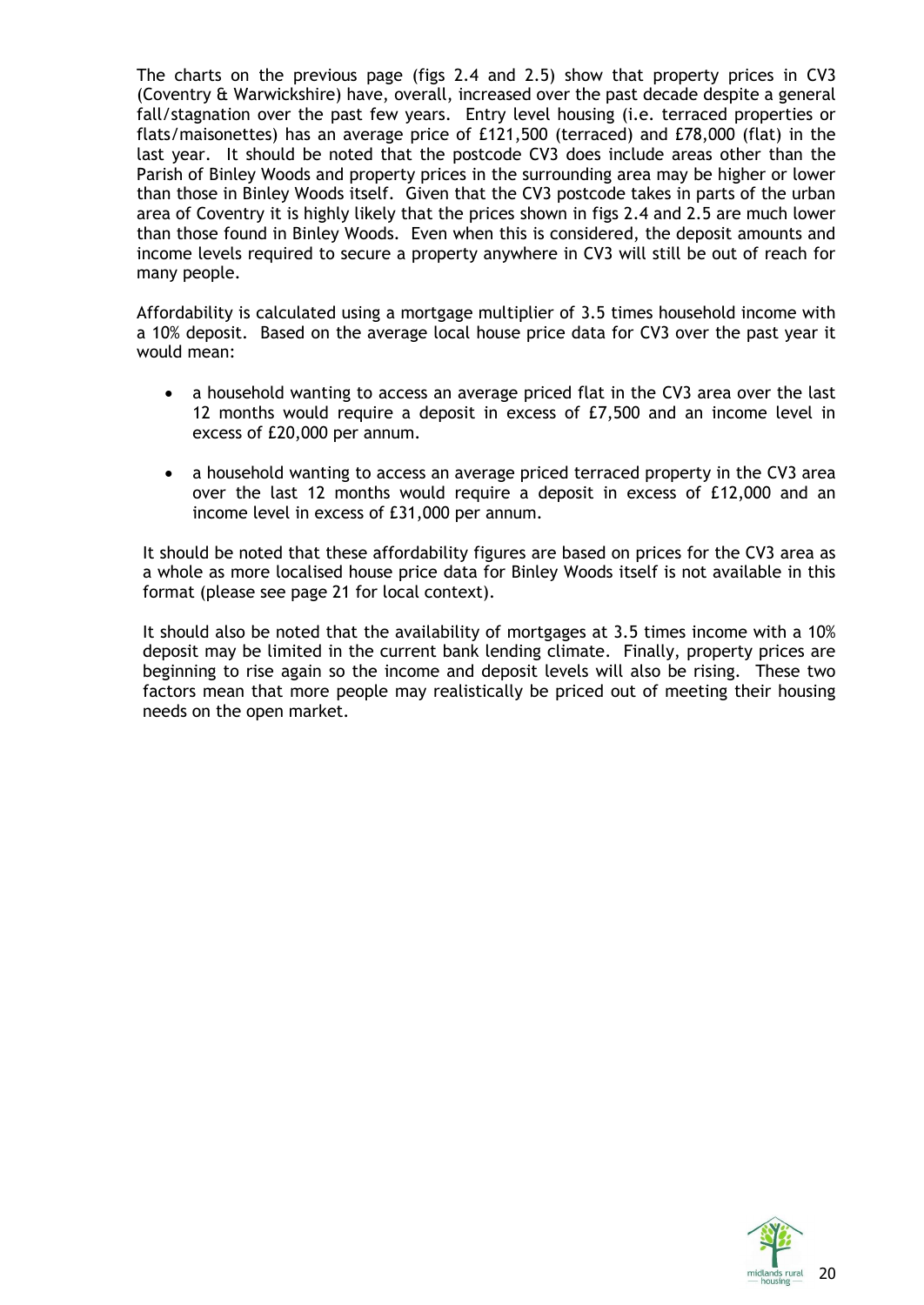#### **v) Local context**

By way of local context, the table, below, shows prices of properties that were for sale or rent in Binley Woods in May 2012 (source: [www.rightmove.co.uk\)](http://www.rightmove.co.uk/). The table shows all properties that were offered for sale or rent in Binley Woods.

| Property                     | Price (£) | Property         | Price (£) |
|------------------------------|-----------|------------------|-----------|
| 4 bed detached bungalow      | 405,000   | 3 bed house      | 795 pcm   |
| 3 bed detached bungalow      | 385,000   | 3 bed flat       | 650 pcm   |
| 4 bed detached house         | 349,950   | 2 bed maisonette | 595 pcm   |
| 4 bed detached house         | 340,000   | 2 bed flat       | 525 pcm   |
| 3 bed detached house         | 325,000   | 2 bed flat       | 500 pcm   |
| 5 bed detached house         | 299,950   |                  |           |
| 3 bed detached bungalow      | 279,950   |                  |           |
| 3 bed detached house         | 249,950   |                  |           |
| 3 bed detached house         | 245,000   |                  |           |
| 3 bed detached house         | 235,000   |                  |           |
| 3 bed detached bungalow      | 235,000   |                  |           |
| 3 bed semi detached bungalow | 225,000   |                  |           |
| 2 bed detached bungalow      | 219,950   |                  |           |
| 3 bed semi detached house    | 199,950   |                  |           |
| 3 bed terraced house         | 185,000   |                  |           |
| 3 bed terraced house         | 179,950   |                  |           |
| 3 bed terraced house         | 179,950   |                  |           |
| 3 bed semi detached house    | 165,000   |                  |           |
| 3 bed terraced house         | 155,000   |                  |           |
| 1 bed semi detached bungalow | 125,000   |                  |           |
| 2 bed terraced house         | 119,950   |                  |           |
| 2 bed apartment              | 119,950   |                  |           |
| 2 bed apartment              | 117,950   |                  |           |
| 2 bed flat                   | 110,000   |                  |           |
| 1 bed bungalow               | 95,000    |                  |           |
| 2 bed apartment              | 94,950    |                  |           |
| 2 bed apartment              | 87,500    |                  |           |
| 2 bed flat                   | 82,500    |                  |           |
| 2 bed maisonette             | 74,000    |                  |           |

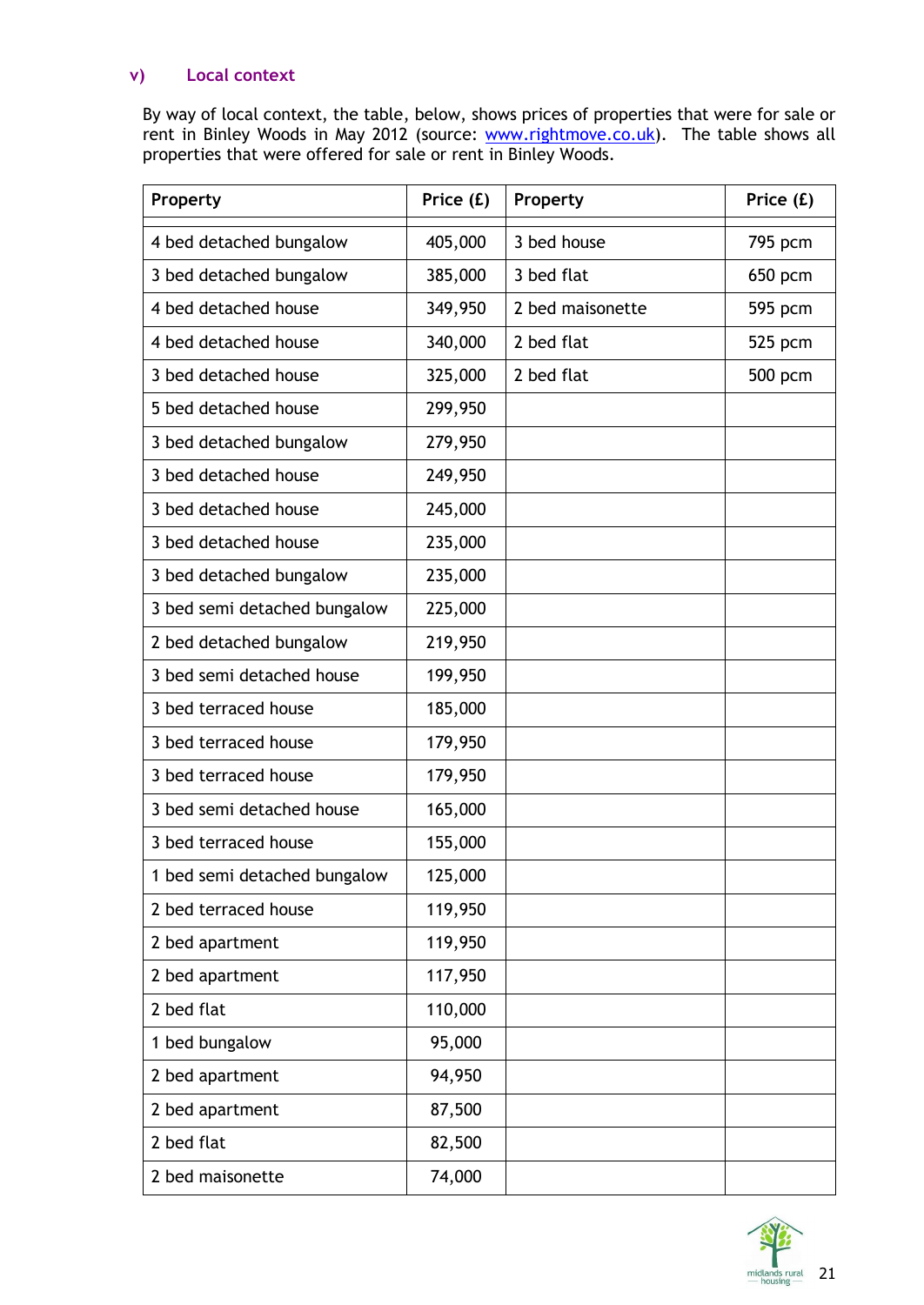It can be seen that the cheapest available property is a 2 bed maisonette which is on the market with a guide price of £74,000. Based on the affordability criteria explained earlier these would require a deposit of £7,400 and an income of £19,000 per annum. The only properties available under £100,000 are flats/apartments/maisonettes and a 1 bed bungalow.

The cheapest available house is a 2 bed terraced property which is on the market for £119,950. Based on the affordability criteria explained earlier these would require a deposit of £11,995 and an income in excess of £30,500 per annum. There are only two bungalows and one house available under £150,000.

The private rental market is currently only offering one house (£795 pcm) and four flats (£500 – £650 pcm).

With regard to actual recent sales, the table below shows properties that have been sold in Binley Woods over the past 12 months.

| Year | Property        | Price (£) |
|------|-----------------|-----------|
| 2012 | Detached        | 450,000   |
| 2011 | Semi detached   | 175,000   |
| 2011 | Semi detached   | 150,000   |
| 2011 | Semi detached   | 227,000   |
| 2011 | Detached        | 341,000   |
| 2011 | Semi detached   | 225,000   |
| 2011 | Detached        | 420,000   |
| 2011 | Semi detached   | 200,000   |
| 2011 | Detached        | 320,000   |
| 2011 | Detached        | 194,000   |
| 2011 | <b>Terraced</b> | 165,000   |
| 2011 | Detached        | 550,000   |
| 2011 | Terraced        | 175,000   |
| 2011 | Semi detached   | 173,500   |
| 2011 | Detached        | 199,500   |
| 2011 | Semi detached   | 186,000   |

The lower quartile property price for actual sales since April 2011 is £174,875. Based on the affordability criteria explained earlier this would require a deposit of £17,500 and an income of almost £45,000 per annum.

Even the 'cheapest' property sold over the past 12 months (a semi detached house) would require a deposit of £15,000 and an income in excess of £38,500 per annum.

It should be noted that there were only three properties sold for less than £175,000 during the last twelve months.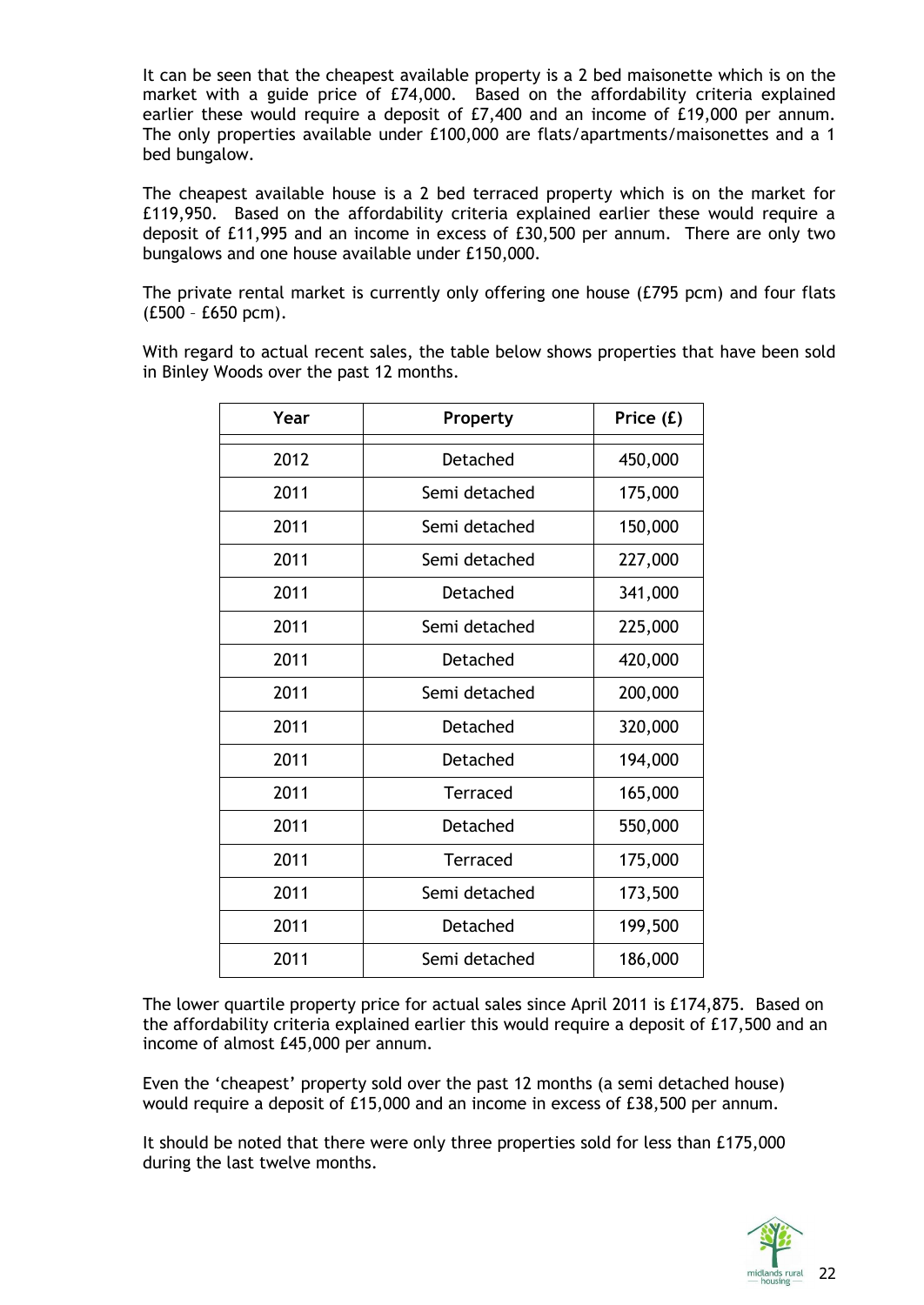# **5. Conclusion**

MRH has conducted a detailed study of the housing needs of Binley Woods. This study has not only investigated the actual affordable housing need of the Parish, but also for market rent level housing, open market housing, and retirement housing. In addition, the survey ascertained residents' views with regard to living in the Parish and support for local needs housing to help sustain local communities.

The survey has identified a need for properties of a mixed tenure to meet the immediate (i.e. those with a need within 2 years) affordable housing needs of those with a local connection. (It should be noted that many more households will be on housing registers wanting an affordable property in Binley Woods, but this survey ascertained those in need who have a local connection to the Parish).

The survey has highlighted the immediate need for affordable housing and open market housing as well as a variety of needs that will arise in two to five years time.

Of the 17 respondents who indicated a housing need, 9 are in housing need within the next two years:

- **7 were assessed as being in need of affordable housing**
	- 1 x 2 Bed house social rented home
	- 1 x 2 Bed bungalow social rented home
	- 1 x 3 Bed house social rented home
	- 3 x 2 Bed house shared ownership home
	- 1 x 2 Bed bungalow shared ownership home
- **2 were assessed as being in need of open market housing**
	- 2 x 2 Bed house open market

There were 8 respondents who will require a range of housing options in 2 to 5 years time, of which 1 may require affordable housing, 2 will require open market housing, 4 will require retirement housing and 1 will require sheltered accommodation with support. They were discounted from the analysis at this time but details of their need can be found on pages 17 and 18.

**THEREFORE, THERE IS AN IMMEDIATE IDENTIFIED**

# **NEED OF 9 LOCAL HOUSING NEED DWELLINGS**

**(7 AFFORDABLE; 2 OPEN MARKET) IN BINLEY WOODS**

# **FOR THOSE WITH A LOCAL CONNECTION**